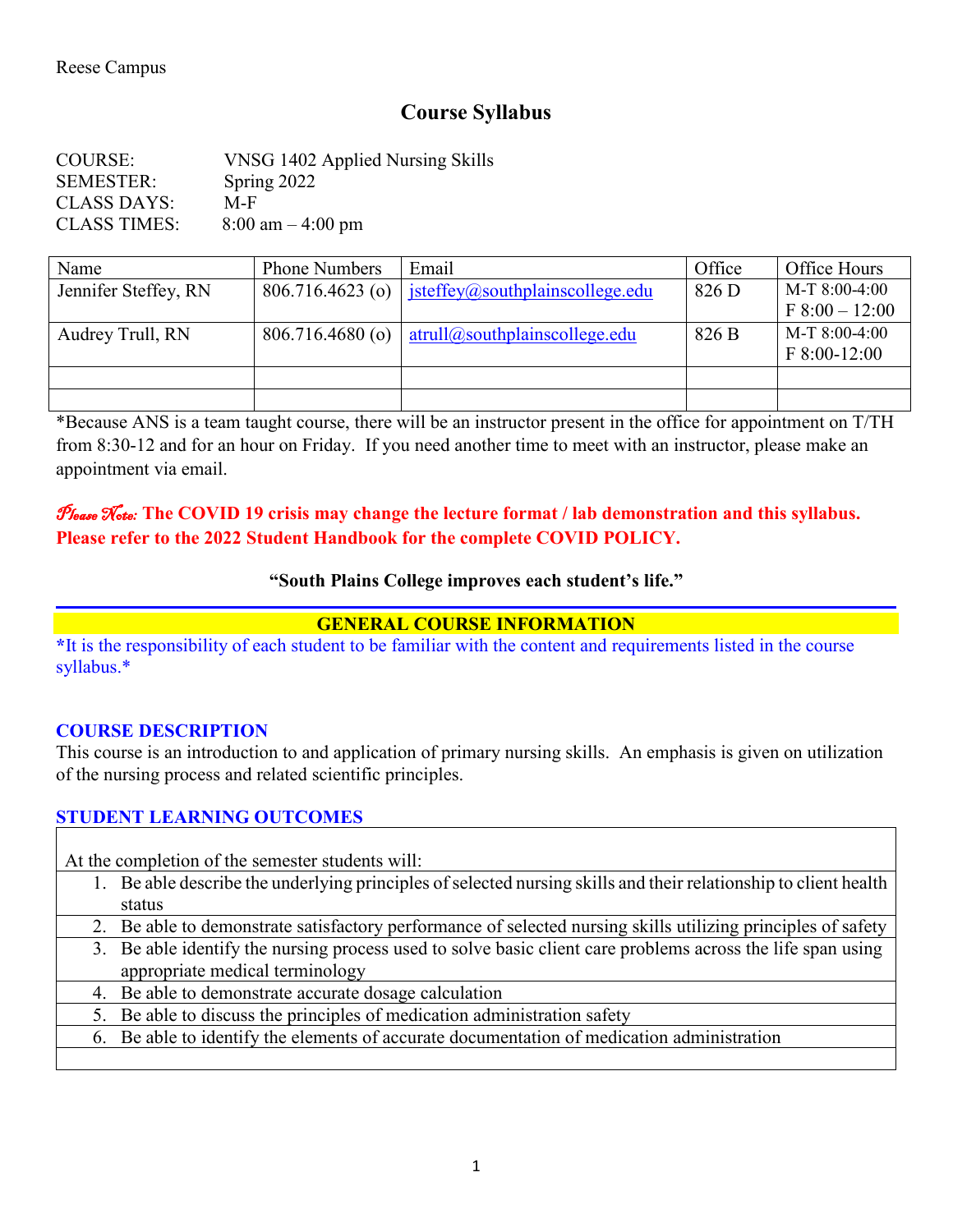#### F-4, F-5, F-6, F-7, F-8, F-9, F-10, F-11, F-12, F-13, F-14, F-15, F-16, F-17

Г

| At the completion of this course the student will:                                                                                                                                                                                                                        |  |  |  |  |
|---------------------------------------------------------------------------------------------------------------------------------------------------------------------------------------------------------------------------------------------------------------------------|--|--|--|--|
| A. Relate current knowledge into advanced nursing studies                                                                                                                                                                                                                 |  |  |  |  |
| B. Use basic nursing skills and knowledge to meet individualized patient needs                                                                                                                                                                                            |  |  |  |  |
| C. Employ plans for intelligent safe nursing care of the patient within the Holistic Nursing concept                                                                                                                                                                      |  |  |  |  |
| D. Identify the patient as a unique individual who needs assistance during illness regardless of age or<br>degree of infirmity                                                                                                                                            |  |  |  |  |
| E. Display good interpersonal relationships and communication skills between nurse and patient; nurse<br>and co-workers, nurse and family nurse and interdisciplinary team in a timely manner, including<br>technology to support decision making to improve patient care |  |  |  |  |
| F. Consider the common needs of the patient and the Vocational Nurse's responsibility for the patient's<br>environment, safety and well-being based on the vocational program of study and evidence-based<br>practice                                                     |  |  |  |  |
| G. Recognize the importance of observation and communication regarding patient and co-worker<br>interactions and charting. Assemble information using the Nursing Process as a nursing assessment of<br>each patient                                                      |  |  |  |  |
| H. Demonstrate principles of asepsis, communicable disease prevention and health care/community<br>readiness for disrupting events                                                                                                                                        |  |  |  |  |
| I. Demonstrate knowledge of basic interventions to support the patient and family during life stages,<br>including death and dying and potential care needs of vulnerable patient                                                                                         |  |  |  |  |
| J. Demonstrate methods for promoting safety in the work environment, including facility policies and<br>procedures                                                                                                                                                        |  |  |  |  |
| K. Utilize terminology and rationale for performing basic nursing skills                                                                                                                                                                                                  |  |  |  |  |
| L. Identify appropriate equipment needed for each nursing skill performed                                                                                                                                                                                                 |  |  |  |  |
| M. Identify, assess and evaluate the patient's response to the procedure                                                                                                                                                                                                  |  |  |  |  |
| N. Discuss the necessity for the patient/family education regarding the specific skill                                                                                                                                                                                    |  |  |  |  |
| O. Correctly use abbreviations, definitions, prefixes, suffixes, verbs, adjectives, and words in the nursing<br>profession                                                                                                                                                |  |  |  |  |
| P. Break down a list of medical words and identify the meaning of each word in the list through<br>structural analysis                                                                                                                                                    |  |  |  |  |

### **EVALUATION METHODS**

Computer-based exams, written exams, written assignments, quizzes, skills check-offs, and other projects as assigned. In addition, methods of instruction may include but are not limited to lecture, discussion, required reading, charts/posters, Power Point, lab demonstration/return demos and audio/visual presentation

#### **ACADEMIC INTEGRITY**

It is the aim of the faculty of South Plains College to foster a spirit of complete honesty and a high standard of integrity. The attempt of any student to present as his or her own any work which he or she has not honestly performed is regarded by the faculty and administration as a most serious offense and renders the offender liable to serious consequences, possibly suspension.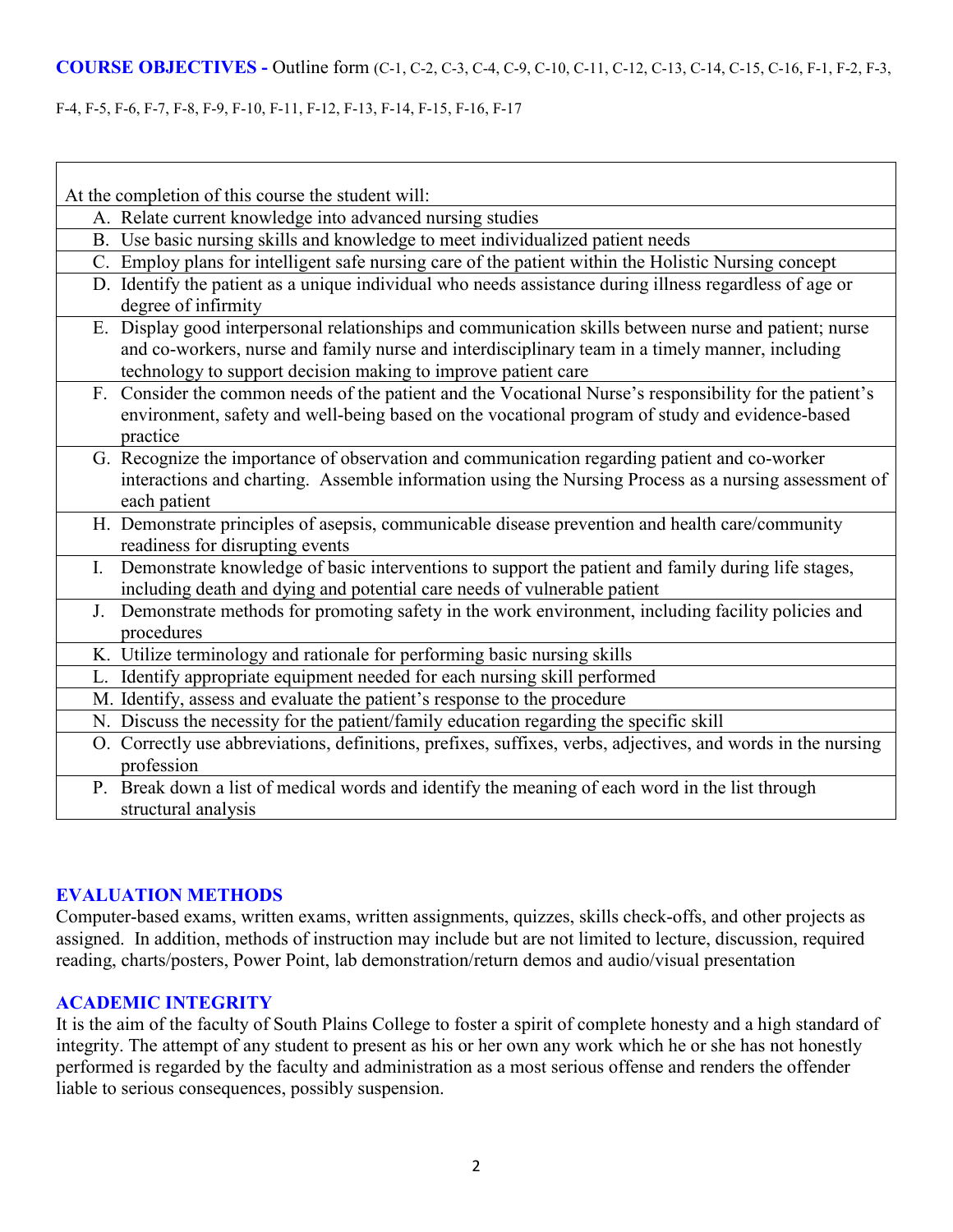**Cheating** - Dishonesty of any kind on examinations or on written assignments, illegal possession of examinations, the use of unauthorized notes during an examination, obtaining information during an examination from the textbook or from the examination paper of another student, assisting others to cheat, alteration of grade records, illegal entry or unauthorized presence in the office are examples of cheating. Complete honesty is required of the student in the presentation of any and all phases of coursework. This applies to quizzes of whatever length, as well as final examinations, to daily reports and to term papers.

**Plagiarism** - Offering the work of another as one's own, without proper acknowledgment, is plagiarism; therefore, any student who fails to give credit for quotations or essentially identical expression of material taken from books, encyclopedias, magazines and other reference works, or from themes, reports or other writings of a fellow student, is guilty of plagiarism.

## **VERIFICATION OF WORKPLACE COMPETENCIES**

There will be external clinical and simulation learning experiences provided in this course, as well as learning experiences in the lab which provides the setting in which the student applies workplace competencies. Successful completion of the designated course outcomes will allow the student to continue to advance within the program. Successful completion of VNSG 1402 meets the requirements as stated in the Differentiated Essential Competencies (DECS) of Graduates of Texas Nursing Program as:

- 1. Member of a Profession
- 2. Provider of Patient Centered Care
- 3. Patient Safety Advocate
- 4. Member of the Health Care Team

### **BLACKBOARD**

**Blackboard is an e-Education platform designed to enable educational innovations everywhere by connecting people and technology. This educational tool will be used in this course throughout the semester.** 

### **SCANS and FOUNDATION SKILLS**

Refer also to Course Objectives. Scans and Foundation Skills attached

| <b>SPECIFIC COURSE INFORMATION</b>                                                             |             |                   |  |  |  |
|------------------------------------------------------------------------------------------------|-------------|-------------------|--|--|--|
| <b>TEXT AND MATERIALS</b><br><b>TEXTBOOK</b>                                                   | Publisher   | ISBN#             |  |  |  |
| Fundamentals of Nursing Care, Concepts,<br>Connections & Skills $3rd$ Edition                  | F. A. Davis | 978-0-8036-6906-2 |  |  |  |
| <b>Fundamentals of Nursing Care, Concepts,</b><br>Connections & Skills Study Guide 3rd Edition | F. A. Davis | 978-0-8036-6907-9 |  |  |  |
| Davis's Drug Guide for Nurses 15 <sup>th</sup> Edition                                         | F. A. Davis | 978-0-8036-5705-2 |  |  |  |
| <b>Calculating Drug Dosages: A Patient-Safe</b><br>Approach to Nursing and Math                | F. A. Davis | 978-0-8036-2496-2 |  |  |  |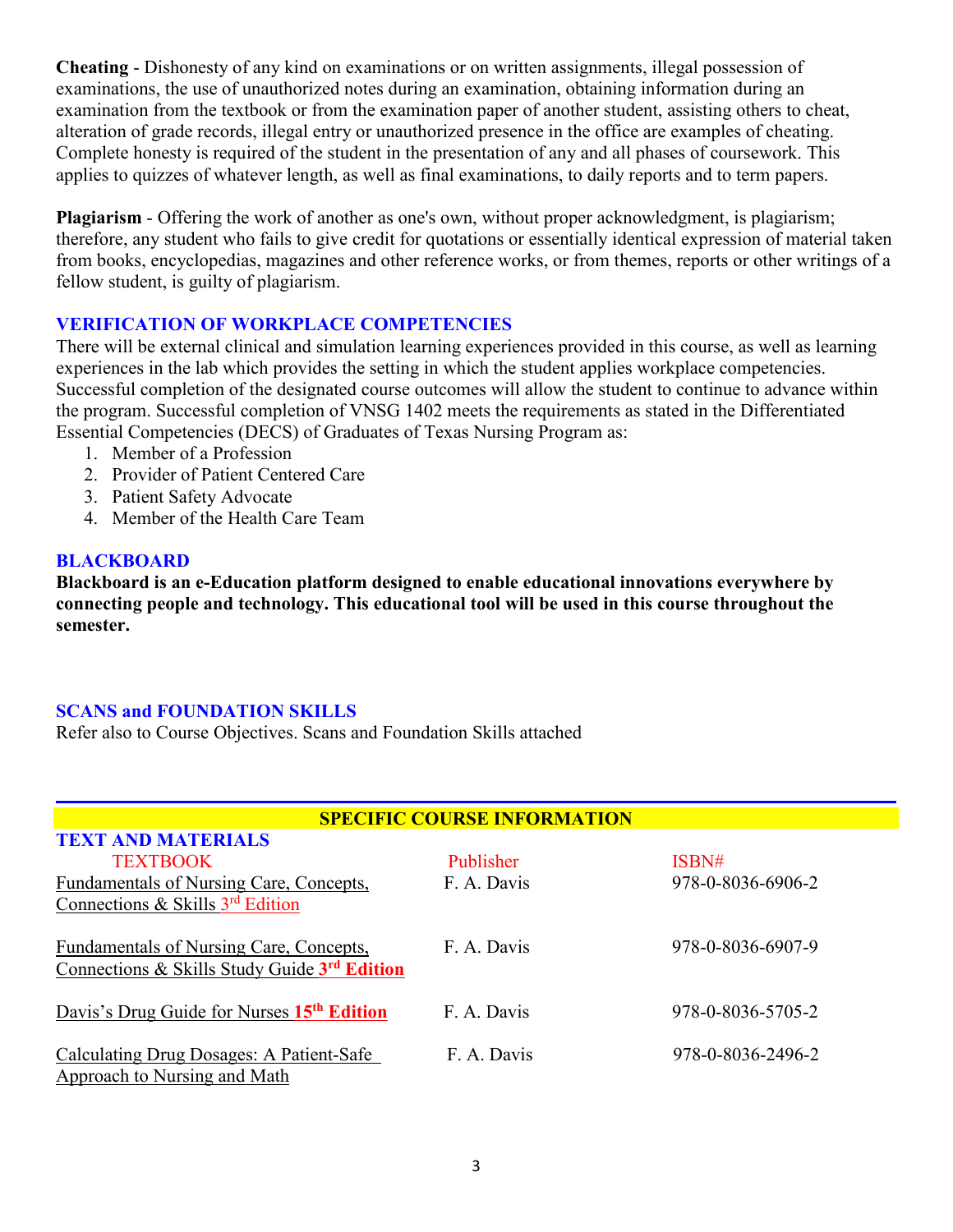#### **ADDITIONAL CLASSROOM ITEMS**

Students should come to class prepared with pens, pencils, and a spiral notebook for taking notes or completed quizzes or assignments in class. Students should be prepared to take notes over lecture material if they choose. In addition, students should refer to Blackboard for other course required materials.

## **ATTENDANCE POLICY (\*READ CAREFULLY)**

Students are expected to attend all classes in order to be successful in a course. The student may be administratively withdrawn from the course when absences become excessive as defined in the course syllabus.

Roll is taken for each class by signature page; it may be taken several times during a class period. A student who is not present when roll is taken is "absent." A student is not allowed to disrupt the class for tardiness. A student who is late may come into the classroom after a break to hear the lecture, BUT the student will still be marked as "absent." Learning is fostered in the classroom environment. Missing even one lecture/class activity can negatively impact student performance; therefore, classroom attendance is mandatory and students are accountable to attend and be on time for class.

Students are expected to do all classwork at the time scheduled, whether the class is "live," per pre-corded lecture or via Zoom—this means the students should be "in class" during this time, not working, driving, shopping or doing some other activity.

### **A student who exceeds more than 3 absences in this course will be withdrawn from the program with an "F".**

**LIVE classroom**: students must be in their seat ready for class at the scheduled time. Classes will be held on scheduled exam days with lectures to immediately follow the exam. Students who leave after the exam are counted as "absent."

Roll may be taken at any time during the class. Anytime the student is not present, the student is counted as a full absence. Breaks are given during the lecture time. Because we must closely monitor student movement in the building, you may only have a break when one is given. If you leave the classroom for any reason, you may not return and are counted absent. Students should use break times wisely—going to the bathroom, getting refreshment, etc. rather than spending time on cell phones and then wanting to go to the bathroom when class starts.

 **ZOOM classes/meetings:** Zoom meetings are considered formal classes. Therefore, the student must be present in stationary environment—not working, driving, shopping or engaged in some other activity. There should be no TV, cell phones or other distractors during the meeting. **The student's camera must be on for the entire time of the class/meeting.** The microphone should be muted unless the student is answering a question, presenting information, or otherwise engaged in the course discussion. **If the student does not follow zoom etiquette as outlined in the VN handbook, the student will be removed from the zoom meeting and given an absence. The student MUST BE ON TIME for the zoom meeting; once the course instructor has started the lecture/meeting, the late student WILL NOT be allowed in and will be counted as absent.**

Students must attend all live classroom presentations and all Zoom meetings. A student who exceeds the allowable absences in any one class will be withdrawn from the program except in the case of a Covid exposure (see handbook for policy).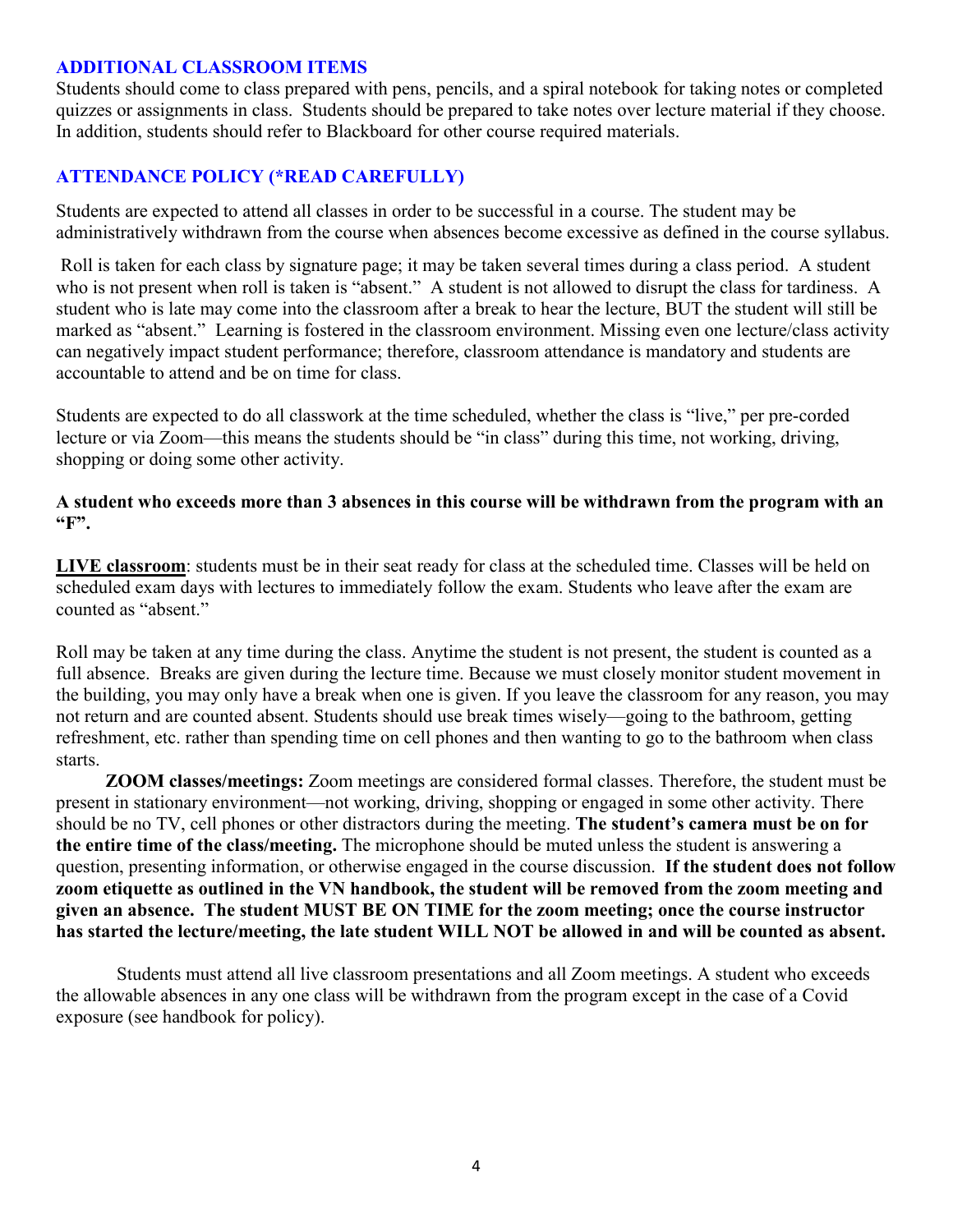## COVID policy: See VN Student Handbook

- In keeping with CDC guidelines, anyone with a known exposure should wear a mask for 10 days and should seek a COVID-19 test on day five after exposure. You may continue to class/clinicals as long as you are asymptomatic.
- If you test positive or develop symptoms, you should immediately self-isolate and seek a COVID-19 test.
- Anyone who tests positive is required to self-isolate for five days. Following the five-day isolation period, if you are asymptomatic or your symptoms are resolving, you may return to clinical or class but should wear a mask for five additional days.
- If you are still symptomatic, please contact DeEtte Edens, Associate Director of Health and Wellness, prior to your return date at [dedens@southplainscollege.edu](mailto:dedens@southplainscollege.edu) or 806-716-2376.

### Please immediately notify your instructor and program director, and DeEtte Edens (Associate Director of Health and Wellness) any time you test positive for COVID-19.

Students should take an absence when they are truly ill (running fever, nausea/vomiting not due to pregnancy, diarrhea or some other communicable disease). A physician's release should be submitted when the student is treated by a physician.

#### **Students who attend class exposing classmates to disease will receive a 10 point deduction on the next (or current) examination!**

Students who exceed the allowable absence no longer meet the course criteria and must withdraw. Absences are recorded for the whole day if a class is scheduled for the whole day. If a student leaves before the end of the class period, the student is marked "absent" for the day. A student who misses the morning session may attend the afternoon session to get the information, but the student is still marked as "absent" for the day. There are no "half-day" absences. If the student is asked to leave the classroom for any reason (sleeping, talking or other inappropriate behavior), the student is given an absence and the subsequent point deduction. Attendance is most often taken by a sign in sheet. Students who "forget" to sign in are counted as absent.

Students are given numerous days off for holidays and Spring/Fall breaks, not including weekends. In addition, classes are over by 5:00 p.m. This should give students ample time to take care of business, schedule medical and other necessary appointments.

As a matter of courtesy and professional behavior, a student who is going to be absent should email or call the course instructor and inform the instructor of the pending absence.

4.1-B Tardy: Tardiness is not accepted in the Vocational Nursing Program. Students are either present on time or they are absent.

4.1-C. ATTENDANCE RECORDS**:** Because the student is an adult learner, each student should keep his/her own record of absence. Faculty is under NO obligation to inform a student of absences; the student will be notified when he/she no longer meets program objectives because of excessive absences and the student is being withdrawn. *Should the student believe a discrepancy exists, the student should submit the notice in writing to the Program Director within 24 hours of notification.*

4.1-D. RELIGIOUS HOLY DAYS ABSENCES: In accordance with Section 51.911, Texas Education Code, SPC will allow a student who is absent from class for the observance of a religious holy day to take an examination or complete an assignment scheduled for that day within seven calendar days after the absence.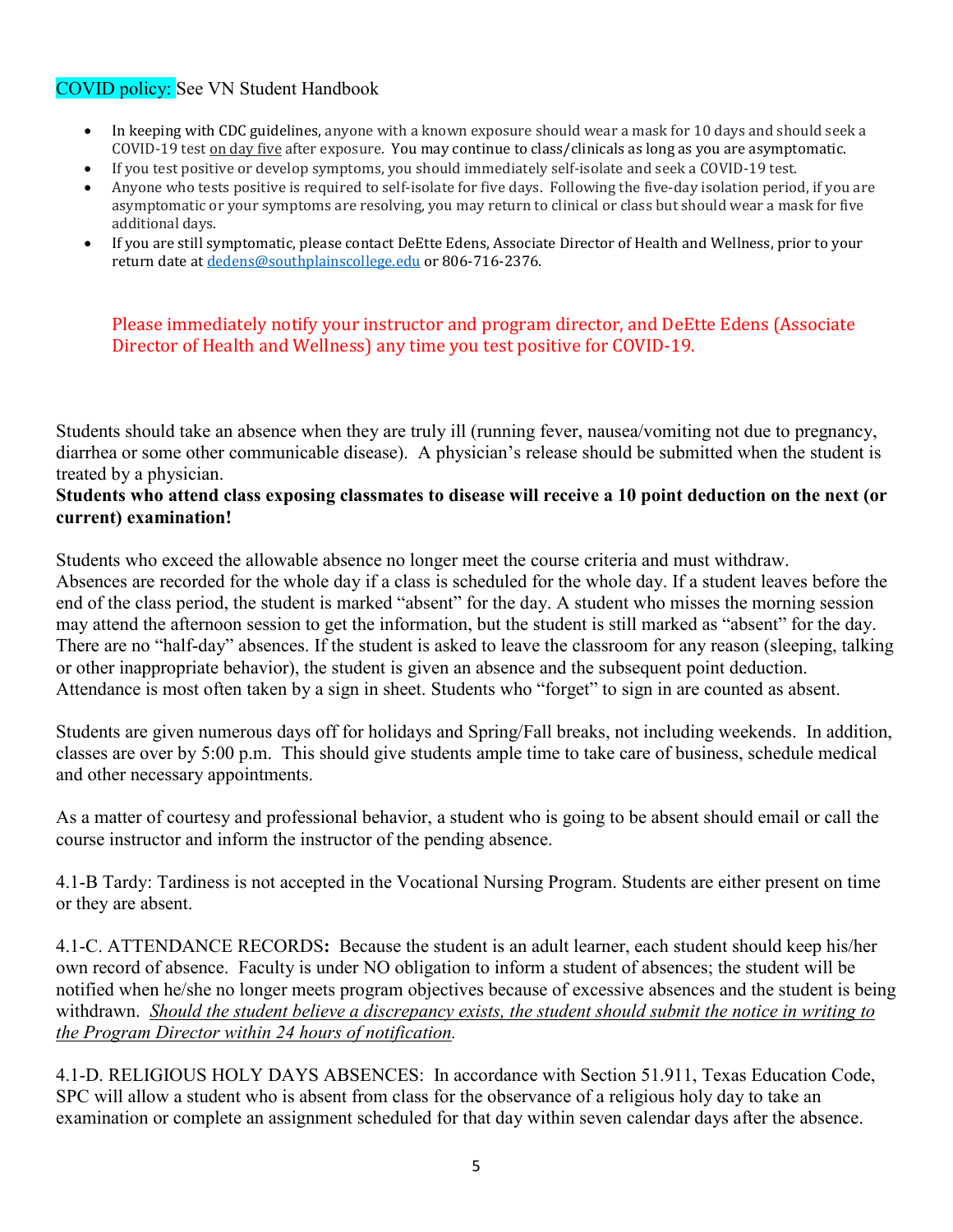Students are required to file a written notification of absence with each instructor within the first fifteen (15) days of the beginning of the semester in which the absence will occur. Forms for this purpose are available in the office of the Director of Special Services along with instructions and procedures. "Religious holy days" means a holy day observed by a religion whose place of worship is exempt from property taxation under Section 11.20, Tax Code.

#### **DROPPING A CLASS**

Students should submit a **Student [Initiated](https://forms.office.com/Pages/ResponsePage.aspx?id=ZrGRbWrP6UWeIqAmJdCCqRkmPIpp6AVCixFJfcqITt9UODExTUFXS0JOODhJOTlYM0NEV1kzRk9GMS4u) Drop Form** online**.**

**Students will not be required to obtain an instructor signature to drop**, however, we do encourage students to communicate with instructors or advisors prior to dropping a course when they are able. **There will be no charge for drops for the fall or spring semesters**.

#### **WITHDRAWING FROM ALL CLASSES**

If a student wishes to withdraw from all courses, they should initiate that process with the Advising Office. They can schedule an appointment with an advisor by visiting [http://www.southplainscollege.edu/admission](http://www.southplainscollege.edu/admission-aid/advising/spcadvisors.php)[aid/advising/spcadvisors.php](http://www.southplainscollege.edu/admission-aid/advising/spcadvisors.php) or by calling 806-716-2366.

#### **SCHEDULE CHANGE (after late registration and before census date)**

To make a schedule change after late registration (August 28) and before the census date (September 9), students should submit a **[Schedule](https://forms.office.com/Pages/ResponsePage.aspx?id=ZrGRbWrP6UWeIqAmJdCCqRkmPIpp6AVCixFJfcqITt9UODIyTkRZSkFHVDNSVFRFV0g0T0tVWVAwRi4u) Change Form.**

After late registration, adding a class requires instructor approval. If a student is requesting to be added to one of your courses and you approve, please email [registrar@southplainscollege.edu](mailto:registrar@southplainscollege.edu) with your approval. This can take the place of signature on the Schedule Change Form that we have required in the past.

**Skills Lab:** When participating in a skills check off lab, you must adhere to the clinical dress code. **If you have long hair, it must be pulled back or put up in a ponytail**. Your fingernails must be cut short and without polish. You cannot wear jewelry, such as earrings, tongue bars, nose rings, brow rings, or necklaces. (You may wear a flat band wedding ring only).

**Skills Lab (absence):** In the event an absence should occur during a skills check off lab, the student is required to make the lab up. The student must make an appointment with the instructor via email to make up the missed skills check off.

**Skills Check Offs:** Each skill must be accurate before the student can perform the skill in the clinical setting. Therefore, the student will be checked off on each skill. Some skills are checked off by students. The skills check off labs are assigned labs. Higher level skills, such as assessment, VS, sterile gloving, sterile dressings and catheter insertions must be checked off by an instructor. Student must score an 85 or higher on each skill, or remediation will be required. All remediation must be complete before student can perform the skill in the clinical setting.

**Grading Skills Check Offs:** Each skill has its own procedural objective, with some steps on the procedure having an asterisk, meaning it is a required step. The first missed asterisk will have a value of -5; all other asterisk steps will have a value of -10. Three (3) non-asterisk items will count as one asterisk. There may be opportunities during class to practice, but most of the practice for the student will come during the required Friday lab hours or on your own time outside of class. If a student misses a check off day, they will need to email the skills instructor within 48 hours to reschedule a time.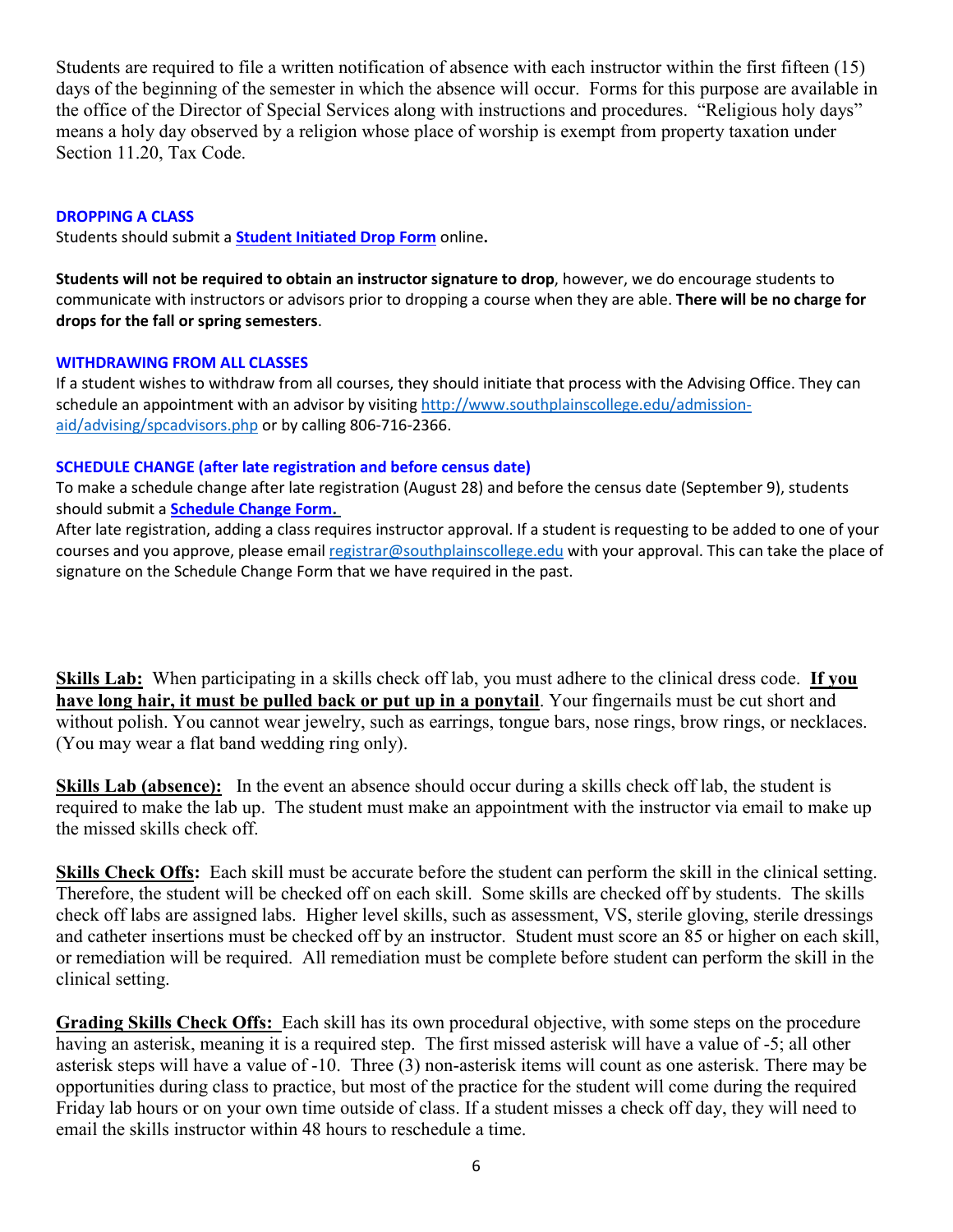**BSCCL:** This is a Basic Skills Clinical Competency Lab and is performed **BEFORE** the Final Exam. The student should be able to demonstrate all sterile skills and non-sterile skills taught in this course. Student must score a grade of 85 or higher, or remediation will be required. The score or grade the student will receive will be calculated based on the number of asterisk items missed. The first missed asterisk will have a value of -5 points and each additional missed asterisk will have a value of -10 points. Three (3) non-asterisk items will count as one asterisk and be valued at -10 points.

For example: First asterisk missed = 95 Second asterisk missed =85 Third asterisk missed =75 Fourth asterisk (or equivalent) missed  $= 65$  and so on until skill is completed

The student will complete the skill for a grade that counts for a total of 20% of the final course grade. Should the student have to remediate the skill, the **remediation will not alter the original grade**, however, the student will have to score at least an 85 on remediation to move on and attend clinical rotations. For remediation, the student must obtain a remediation form and schedule an appointment ahead of time with an available instructor. All remediation for BSCCL skills must be complete by **the first clinical day**, or the student will receive and "Incomplete" for their grade and will not be allowed to attend their first assigned clinical day. All clinical assignments and remediation must be complete by the following week after final unless a different date is stated by instructors. If not complete, the student will not have met the course exit goals, and will be given a course grade of "F", regardless of other course grades, and withdrawn from the vocational nursing program.

### **Information on All Procedures Nonsterile and Sterile:**

At times, videos may be viewed before or after each Lecture in class. To view the video again the student will need to request a time that is convenient with the skills instructor, so during the first viewing it would benefit each student to be attentive. That means no talking, laughing, sleeping or passing notes during this time. This is the demonstration for the student.

At times there will be instructor or instructors who can assist in lab during the students practice times. This is why it is important for the student to come to class prepared for the lecture and part of being prepared is to review the skills for that particular procedure discussed.

There will be some days during the week on the schedule that are assigned for lab practice. In addition, Friday's are considered as a clinical day that you will have the opportunity to practice procedures. It is very important that you take advantage of lab days during the week and on Fridays.

**Nonsterile Objectives** (assessment, respiratory care, vital signs, and I/O) will be checked on the day assigned and given a grade by an instructor. It is important for the student to follow the objectives that are located under ANS Skills Manual on Blackboard.

**Sterile Objectives** (Wet-To-Moist Dressing, Indwelling Catheter/Discontinuing, and Straight Cath), these procedures will be checked off for proficiency by an instructor. As stated above, the videos follow along with the objectives. You will need to practice before the scheduled dates for check off. The dates are scheduled and assigned at the CCE.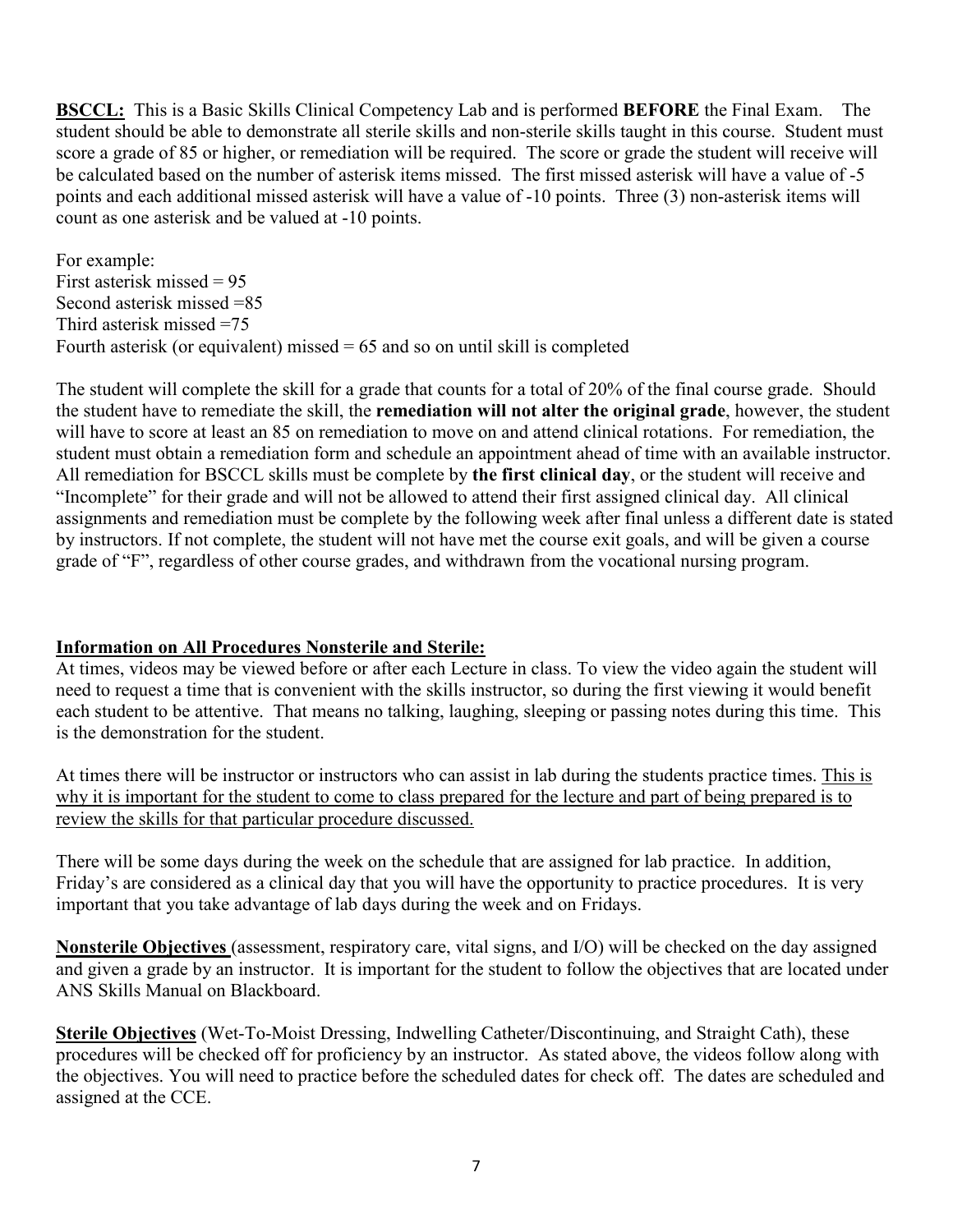### **COMPUTER USAGE**

Students will be expected to utilize computers to access assignments and classroom resources. All registered students are supplied with a working email account from South Plains College. In order to take exams, students must have their username and password.

### **ALL STUDENTS ARE EXPECTED TO KNOW THEIR SPC STUDENT USERNAME AND PASSWORD.**

#### **COMPUTER LAB USAGE**

The computer lab in building 8 may be used by students during scheduled open hours or as assigned by an instructor. Printer paper will not be provided for students to print materials but students may seek assistance from faculty or staff to request lab paper from the college if needed. Lack of computer lab paper is not an excuse for not having homework assignments, skills lab sheets, or any other required documents. Students should come prepared for class.

#### **EXAMS**

- See Lecture/Exam Schedule.
	- Presentation of material includes class lectures, discussion, handouts, videos, and power point.
	- Grades will be recorded on Blackboard for the student to view. The student will also be provided a grade sheet for all grades to be recorded by the student after reviewing their exams. It is up to the student to keep up with their grade sheet and grades.
	- If class time allows, the Student will have the opportunity to review each exam on the day of the test, if not another day will be scheduled. After viewing the exam, if the student has further questions, the student will need to email the instructor for an appointment to review the exam for further explanation. The student must discuss this with the instructor within 48 hours of viewing their grade. Once the 48 hours has passed without the student questioning the grade or question, **the assigned grade is final and may not be challenged at the end of the course. Grades will not be emailed or given out by phone.**
	- Medical Terminology: Abbreviations & Definitions will be included in the unit exams.
	- Abbreviations & Definition Exam (100 questions) fill-in-the-blanks with correct spelling. (This is located on Blackboard). This exam counts 10% of the student's total grade and stands alone, not incorporated in the unit exam average.
	- Final Exam also includes Abbreviations and Definitions.
	- All BSCCL skills (sterile and non-sterile) have to be completed with a grade of 85 or better, or the student has to remediate those skills (see section on BSCCL for details).
	- Students must earn a "75" or better in this class and meet all criteria as discussed above for progression.

|                   | <b>Course Grade is determined by:</b> |      |
|-------------------|---------------------------------------|------|
| <b>Unit Exams</b> |                                       | 30%  |
|                   | <b>Abbreviation/Definition exams</b>  | 10%  |
| <b>Final Exam</b> |                                       | 40%  |
| <b>BSCCL</b>      |                                       | 20%  |
|                   |                                       | 100% |

*Please refer to your SVN handbook for additional comments about grades.*

**The final that is taken in class may not be reviewed.** The Final Exam grade and a numerical course grade will NOT be posted on BlackBoard. The final course grade will be posted to CampusConnect as the transcripted letter grade.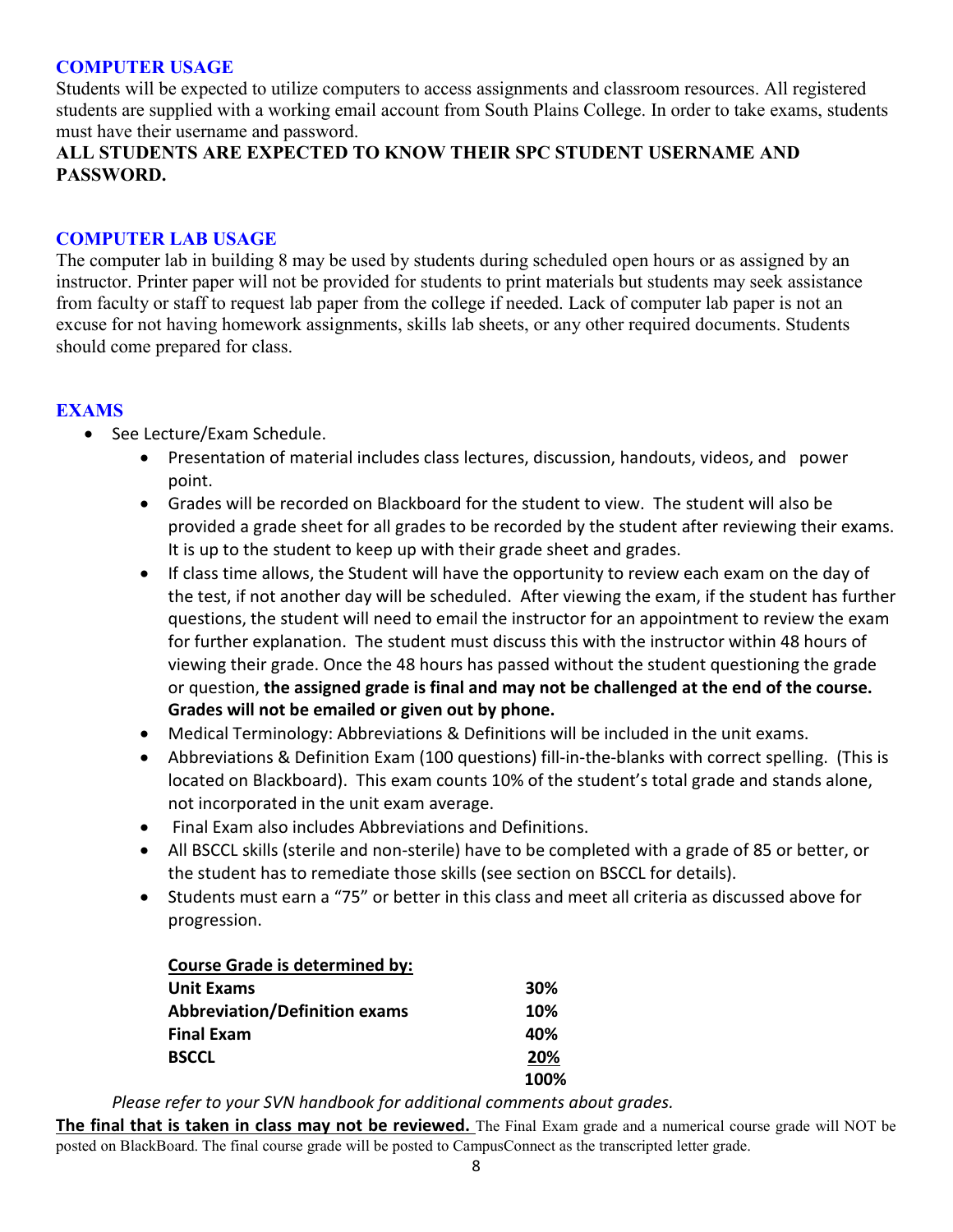#### **MISSED EXAMS/MAKEUP WORK:**

Students are expected to take all examinations for each nursing course. There are NO makeup exams for this course. Since the final exam is comprehensive (meaning that it covers the entire course), the final exam grade will be substituted **FOR THE MISSED EXAM GRADE ONLY**. If any additional exams are missed, a grade of "0" will be recorded. There is no make-up exam for the Final Exam

NO exams will be given prior to the originally scheduled exam. Please do not ask.

Any action interpreted as cheating by facilitating instructor may result in immediate removal from the testing area, a zero recorded for the test grade and possible removal from SPC nursing program.

### **GRADING POLICY**

The grade for this course will be determined upon completion of the following components:

| Unit Exams (14)              | 30%  |
|------------------------------|------|
| Abbreviation/Definition Exam | 10%  |
| <b>BSCCL</b>                 | 20%  |
| Final Exam                   | 40%  |
|                              | 100% |

Course grades are based on the following scale:

 $A = 90-100%$ 

 $B = 80 - 89.99\%$ 

 $C = 75 - 79.99\%$ 

 $D = 70 - 74.99\%$ 

 $F = 69.9\%$  and below

Grades will not be rounded up or down i.e.,  $79.4 = 79$ 

The final exam grade will not be posted; only the final letter grade will be posted to Blackboard and Campus Connect.

#### **ADDITIONAL INFORMATION**:

**ATTENTION: CELL PHONES ARE NOT ALLOWED DURING CLASS.** The following penalties apply to students who choose to sneak in their phones: (1) If a cell phone rings during an exam, that student's exam will end immediately with a "50" recorded for the exam grade, even if the student was answering the last question. There is no makeup for this grade. (2) If a cell phone goes off during lecture, the cell phone will be taken up and left in the Director's office till 4:00 p.m.

The student is allowed to use the cell phone only during breaks, please keep cell phones in your car.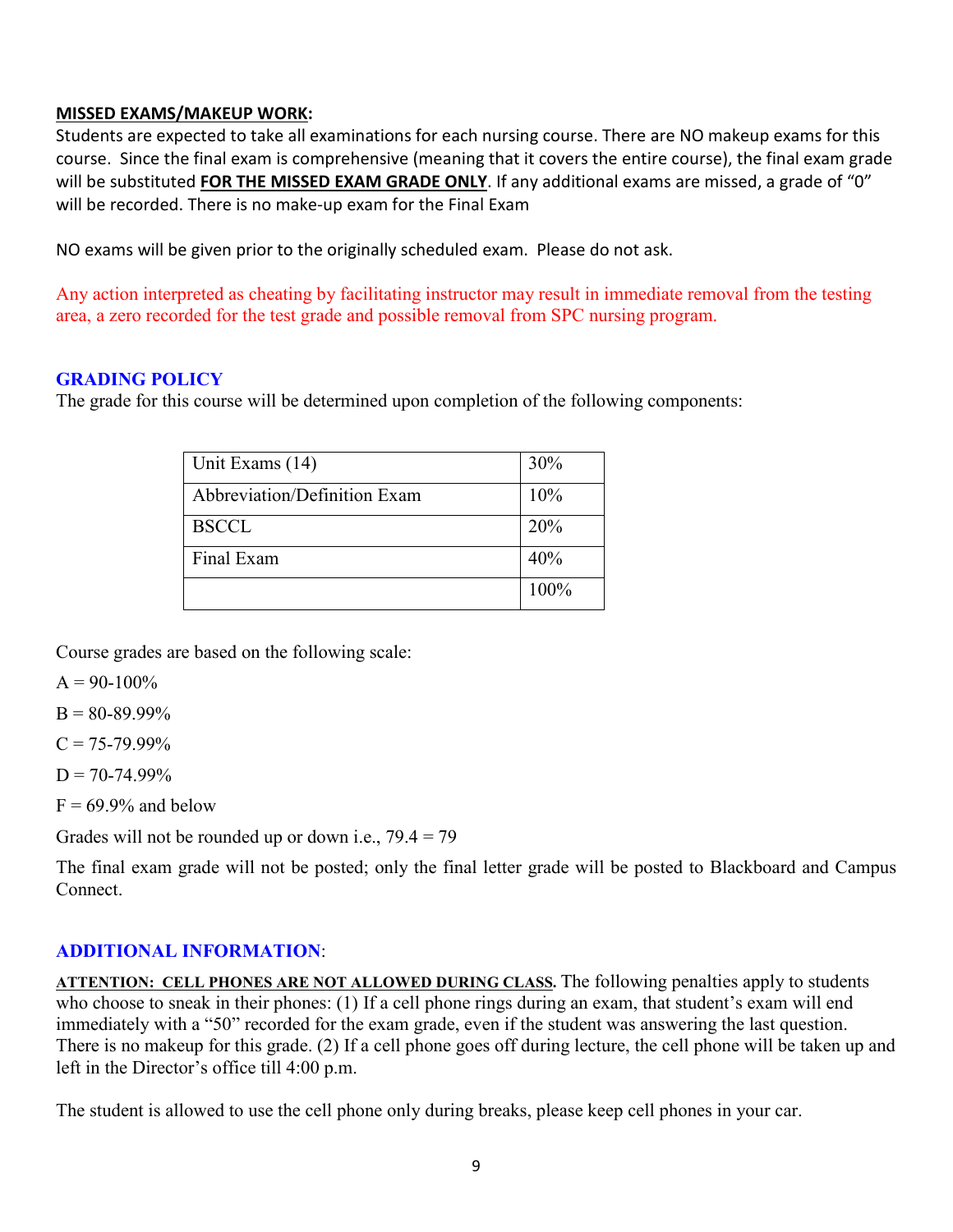For Test Security, no hats, caps, backpacks or purses are permitted in the classroom during exams. No drinks or food may be brought into the classroom during an exam.

Bottled drinks with a screw top lid may be brought into the classroom during lecture **only**.

Competencies are defined as effective demonstration of basic nursing skills, knowledge, and judgment as taught and demonstrated in the nursing lab and classroom.

The student's performance of the competencies will demonstrate and describe the desired outcome of learning at the conclusion of the nursing skills course.

All students are required to demonstrate the mastered competency skills prior to performing the skills in the clinical setting. Should the student NOT be successful, the student will be withdrawn from Applied Nursing Skills I and Clinical 1260. (Refer to Student Handbook – Clinical Guidelines Laboratory Experiences.)

### **DO NOT write on test papers unless otherwise informed.**

Excessive talking in class will not be allowed; the student may be asked to leave, with an absence given for the day.

The Nursing Laboratory is provided to enhance the learning experience. It is the student's responsibility to keep the lab clean and tidy at all times. If it is necessary to utilize the lab after hours, arrangements must be made with the faculty.

Classroom rules also apply to the laboratory classes.

Radios will not be allowed in the classroom at any time.

Recording (Voice or Video) is not allowed unless the student receives written permission by the instructor.

## **COURSE EXIT GOALS:**

**For the student to exit this course, the student must do the all of the following**:

- **1. Remediate BSCCL if an 85 or less is made on any skill (sterile or nonsterile) by assigned date. If BSCCL remediation is not complete by that date, a course grade of "F" will be given regardless of other grades.**
- **2. Have no more than 3 absences**
- **3. Must pass the course with a 75 average**

**If ALL course exit goals are not met, student will be given an "F" for the course grade and will be withdrawn from the vocational nursing program.** 

## **COURSE SCHEDULE POSTED ON BLACKBOARD**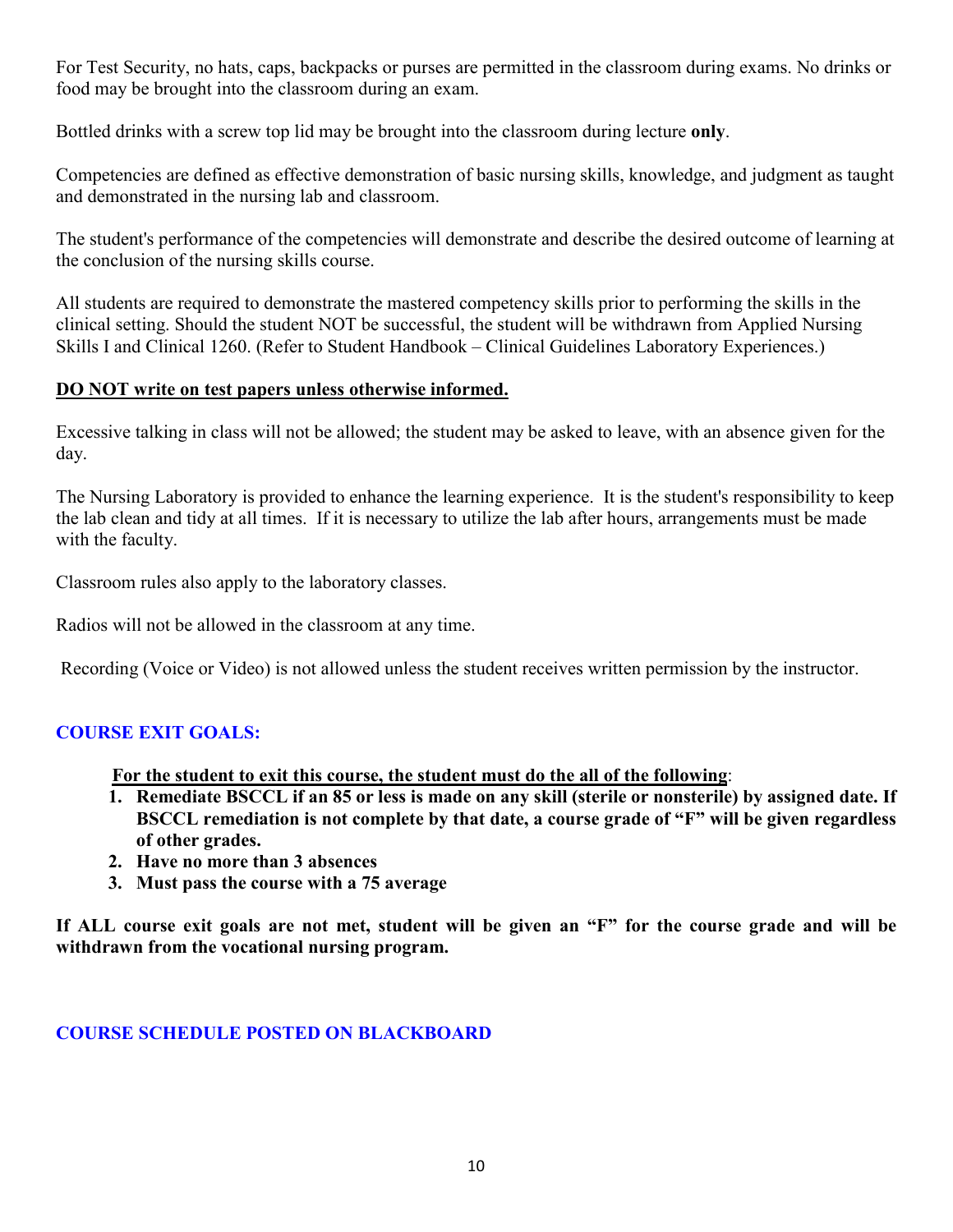#### **COMMUNICATION POLICY**

Electronic communication between instructor and students in this course will utilize the South Plains College "My SPC" and email systems. Students are encouraged to check SPC email on a daily basis. Students will also have access to assignments, web-links, handouts, and other vital material which will be delivered via Blackboard. Any student having difficulty accessing Blackboard or their email should immediately contact their instructor for direction. The instructor will work with any student to ensure the student has access to a computer on campus and can obtain the needed class content that is located on the course website.

#### **Email Policy**:

- Students are expected to read and, if needed, respond in a timely manner to college e-mails. It is suggested that students check college e-mail daily to avoid missing time-sensitive or important college messages. Students may forward college e-mails to alternate e-mail addresses; however, SPC will not be held responsible for e-mails forwarded to alternate addresses.
- A student's failure to receive or read official communications sent to the student's assigned e-mail address in a timely manner does not absolve the student from knowing and complying with the content of the official communication.
- The official college e-mail address assigned to students can be revoked if it is determined the student is utilizing it inappropriately. College e-mail must not be used to send offensive or disruptive messages nor to display messages that violate state or federal law
- Instructors make every attempt to respond to student emails *during regular college business hours* when faculty are on campus. Instructors *are not* required to answer emails after hours or on weekends.
- Students who use email inappropriately to faculty, students, staff or others will be placed on probation for the first offense; dismissed from the program for a second offense.

**Texting Faculty**: Students should *not* text faculty via the faculty cell phone. Written communication should be by email or the student may call the office phone. The faculty cell phone is for contact during the clinical hours ONLY and should not be used outside the clinical experience. Students who text faculty will be placed on probation for the first offense and dismissed from the program for the second offense.

Mrs. Steffey and Mrs. Trull will answer all emails in a timely manner. If a student emails the instructor prior to 4:00 pm Monday- Friday, the student can expect to receive a response via email the same day. If email is sent after 4:00 pm, the student can expect to receive a response the next business day. Emails will not be checked or answered on the weekend. Any email sent after 4:00 pm on Friday will be answered the following Monday.

### **CAMPUS CARRY**

#### 4.1.1.5 OPTIONAL STATEMENT - Campus Concealed Carry Statement

Texas Government Code 411.2031 et al. authorizes the carrying of a concealed handgun in South Plains College buildings by individuals and in accordance with Texas Government Code 411.209 (a). **All holders of a valid Texas License to** Carry may carry on their person a handgun that is concealed in accordance with Texas Penal Code 46.03 (a-2).

Qualified law enforcement officers or those who are otherwise authorized to carry a concealed handgun in the State of Texas are also permitted to do so. Pursuant to Penal Code (PC) 46.035 and South Plains College policy. Individuals may not carry a concealed handgun in restricted locations.

For a list of locations and Frequently Asked Questions, please refer to the Campus Carry page at: <http://www.southplainscollege.edu/campuscarry.php>

#### **STUDENT CONDUCT**

Rules and regulations relating to the students at South Plains College are made with the view of protecting the best interests of the individual, the general welfare of the entire student body and the educational objectives of the college. As in any segment of society, a college community must be guided by standards that are stringent enough to prevent disorder, yet moderate enough to provide an atmosphere conducive to intellectual and personal development.

A high standard of conduct is expected of all students. When a student enrolls at South Plains College, it is assumed that the student accepts the obligations of performance and behavior imposed by the college relevant to its lawful missions,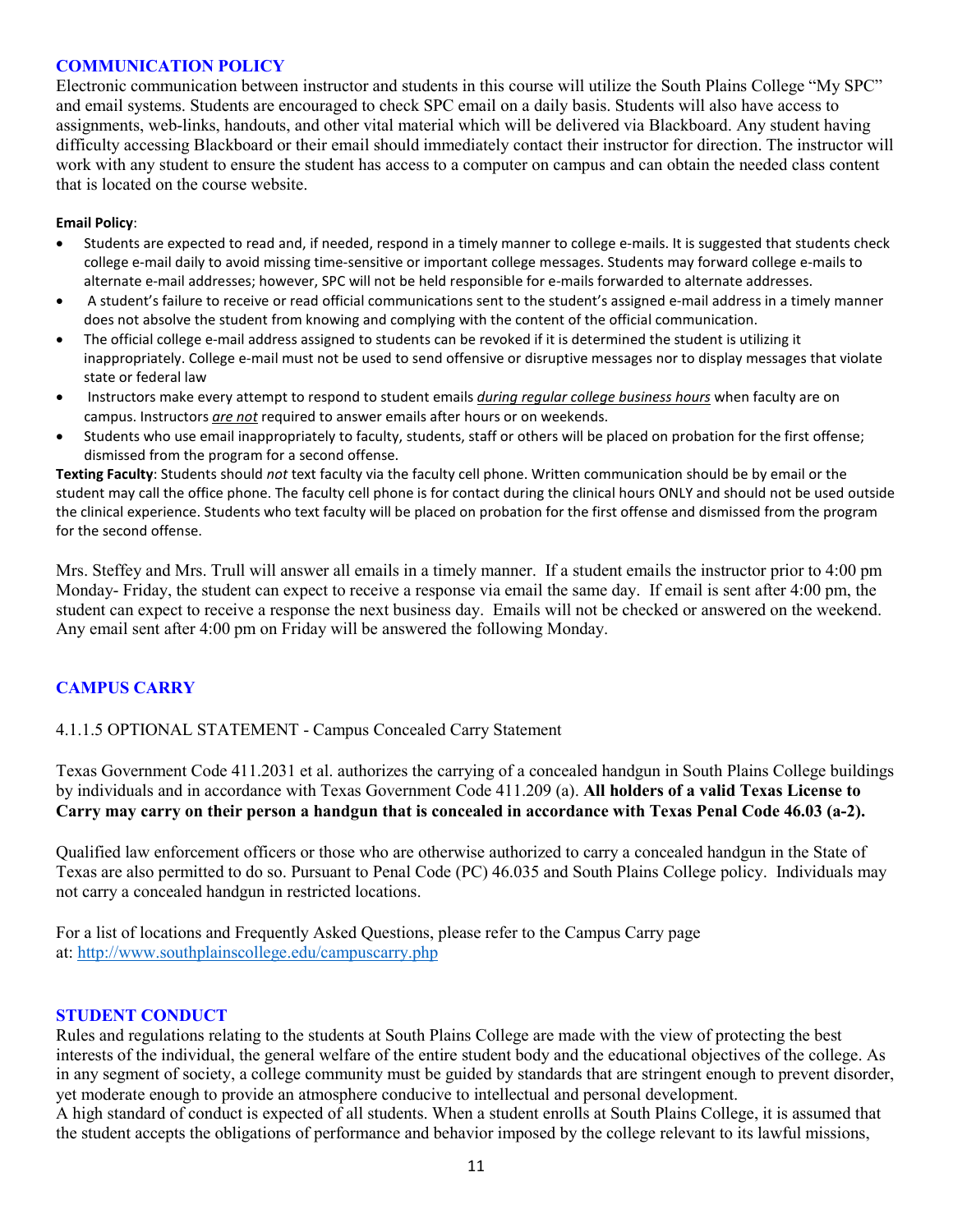processes and functions. Obedience to the law, respect for properly constituted authority, personal honor, integrity and common sense guide the actions of each member of the college community both in and out of the classroom. Students are subject to federal, state and local laws, as well as South Plains College rules and regulations. A student is not entitled to greater immunities or privileges before the law than those enjoyed by other citizens. Students are subject to such reasonable disciplinary action as the administration of the college may consider appropriate, including suspension and expulsion in appropriate cases for breach of federal, state or local laws, or college rules and regulations. This principle extends to conduct off-campus which is likely to have adverse effects on the college or on the educational process which identifies the offender as an unfit associate for fellow students.

Any student who fails to perform according to expected standards may be asked to withdraw.

Rules and regulations regarding student conduct appear in the current Student Guide.

#### **EMERGENCY MESSAGES**

The student should notify his/her family that in case of an emergency during normal class schedule, they should call the Nursing Office at (806)716-4626 or (806)716-4719. Class will not be interrupted unless it is an emergency, so they must identify themselves and say it is an emergency to get immediate action.

The student should notify his/her family that in the case of an emergency during clinical rotations, they should call and leave a message or text (who they are and who they need to get in touch with for an emergency) to the number or numbers provided to them in the clinical course syllabus and/or on the clinical course schedule.

#### **ACCOMMODATIONS**

**4.1.1.1. Diversity Statement** In this class, the teacher will establish and support an environment that values and nurtures individual and group differences and encourages engagement and interaction. Understanding and respecting multiple experiences and perspectives will serve to challenge and stimulate all of us to learn about others, about the larger world and about ourselves. By promoting diversity and intellectual exchange, we will not only mirror society as it is, but also model society as it should and can be.

**4.1.1.2. Disabilities Statement** Students with disabilities, including but not limited to physical, psychiatric, or learning disabilities, who wish to request accommodations in this class should notify the Disability Services Office early in the semester so that the appropriate arrangements may be made. In accordance with federal law, a student requesting accommodations must provide acceptable documentation of his/her disability to the Disability Services Office. For more information, call or visit the Disability Services Office at Levelland (Student Health & Wellness Office) 806-716-2577, Reese Center (Building 8) 806-716-4675, or Plainview Center (Main Office) 806-716-4302 or 806-296-9611.

**4.1.1.3 Non-Discrimination Statement** South Plains College does not discriminate on the basis of race, color, national origin, sex, disability or age in its programs and activities. The following person has been designated to handle inquiries regarding the non-discrimination policies: Vice President for Student Affairs, South Plains College, 1401 College Avenue, Box 5, Levelland, TX 79336. Phone number 806-716-2360.

**4.1.1.4 Title IX Pregnancy Accommodations Statement** If you are pregnant, or have given birth within six months, Under Title IX you have a right to reasonable accommodations to help continue your education. To [activate](http://www.southplainscollege.edu/employees/manualshandbooks/facultyhandbook/sec4.php) accommodations you must submit a Title IX pregnancy accommodations request, along with specific medical documentation, to the Director of Health and Wellness. Once approved, notification will be sent to the student and instructors. It is the student's responsibility to work with the instructor to arrange accommodations. Contact the Director of Health and Wellness at 806-716-2362 or [email](http://www.southplainscollege.edu/employees/manualshandbooks/facultyhandbook/sec4.php) [cgilster@southplainscollege.edu](mailto:cgilster@southplainscollege.edu) for assistance.

**4.1.1.5 OPTIONAL STATEMENT - Campus [Concealed Carry](http://www.southplainscollege.edu/employees/manualshandbooks/facultyhandbook/sec4.php) Statement** Texas Senate Bill - 11 (Government Code 411.2031, et al.) authorizes the carrying of a concealed handgun in South Plains College buildings only by persons who have been issued and are in possession of a Texas License to Carry a Handgun. Qualified law enforcement officers or those who are otherwise authorized to carry a concealed handgun in the State of Texas are also permitted to do so. Pursuant to Penal Code (PC) 46.035 and South Plains College policy, license holders may not carry a concealed handgun in restricted locations. For a list of locations and Frequently Asked Questions, please refer to the Campus Carry page at: <http://www.southplainscollege.edu/campuscarry.php>

Pursuant to PC 46.035, the open carrying of handguns is prohibited on all South Plains College campuses. Report violations to the College Police Department at 806- 716-2396 or 9-1-1.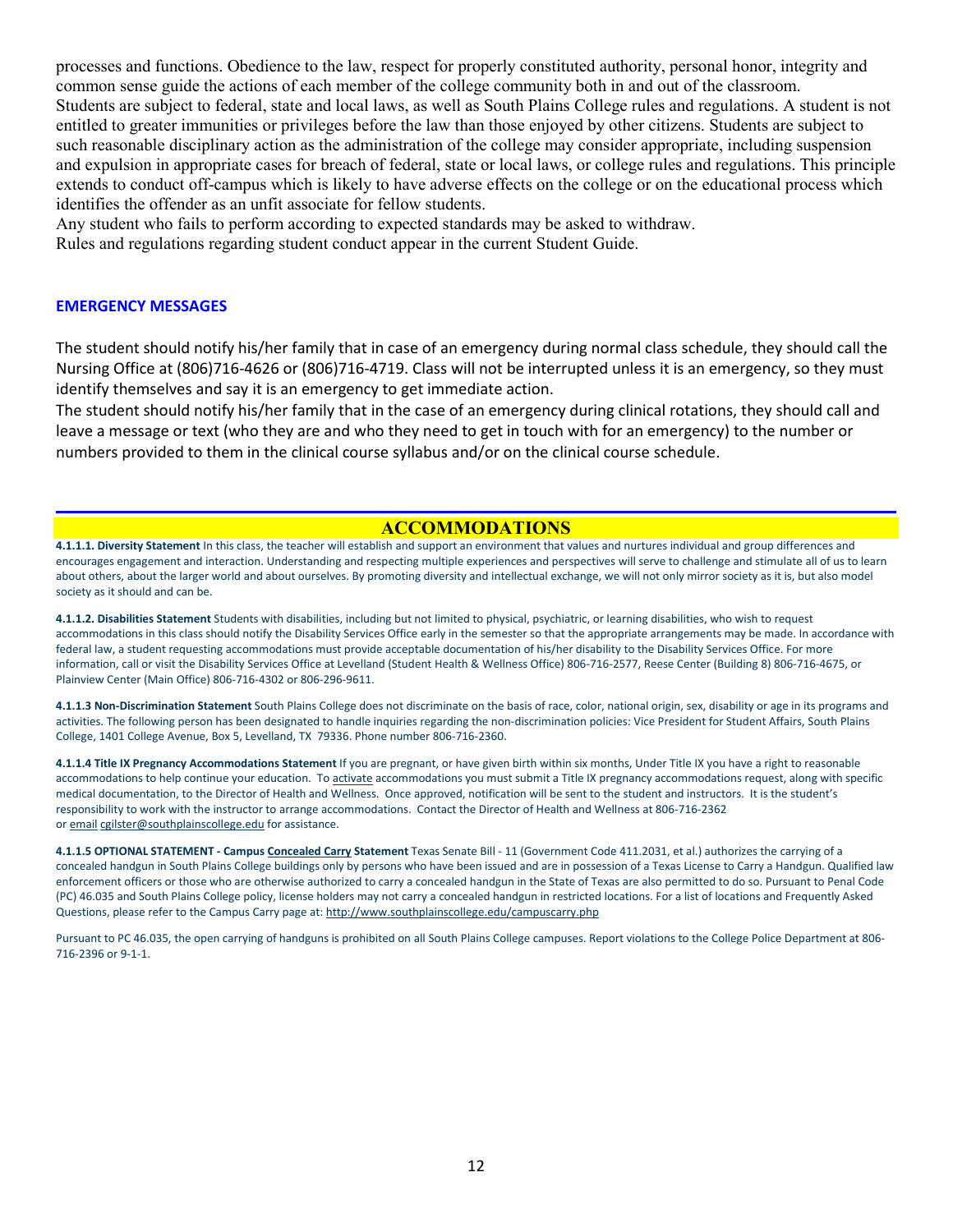### **FOUNDATION SKILLS**

#### **BASIC SKILLS–Reads, Writes, Performs Arithmetic and Mathematical Operations, Listens and Speaks**

F-1 Reading–locates, understands, and interprets written information in prose and in documents such as manuals, graphs, and schedules.

F-2 Writing–communicates thoughts, ideas, information and messages in writing and creates documents such as letters, directions, manuals, reports, graphs, and flow charts.

F-3 Arithmetic–performs basic computations; uses basic numerical concepts such as whole numbers, etc.

F-4 Mathematics–approaches practical problems by choosing appropriately from a variety of mathematical techniques.

F-5 Listening–receives, attends to, interprets, and responds to verbal messages and other cues.

F-6 Speaking–organizes ideas and communicates orally.

### **THINKING SKILLS–Thinks Creatively, Makes Decisions, Solves Problems, Visualizes and Knows How to Learn and Reason**

F-7 Creative Thinking–generates new ideas.

F-8 Decision-Making–specifies goals and constraints, generates alternatives, considers risks, evaluates and chooses best alternative.

F-9 Problem Solving–recognizes problems, devises and implements plan of action.

F-10 Seeing Things in the Mind's Eye–organizes and processes symbols, pictures, graphs, objects, and other information.

F-11 Knowing How to Learn–uses efficient learning techniques to acquire and apply new knowledge and skills. F-12 Reasoning–discovers a rule or principle underlying the relationship between two or more objects and applies it when solving a problem.

### **PERSONAL QUALITIES–Displays Responsibility, Self-Esteem, Sociability, Self-Management, Integrity and Honesty**

F-13 Responsibility–exerts a high level of effort and perseveres towards goal attainment.

F-14 Self-Esteem–believes in own self-worth and maintains a positive view of self.

F-15 Sociability–demonstrates understanding, friendliness, adaptability, empathy and politeness in group settings.

F-16 Self-Management–assesses self accurately, sets personal goals, monitors progress and exhibits selfcontrol.

F-17 Integrity/Honesty–chooses ethical courses of action.

### **SCANS COMPETENCIES**

C-1 **TIME** - Selects goal - relevant activities, ranks them, allocates time, prepares and follows schedules. C-2 **MONEY** - Uses or prepares budgets, makes forecasts, keeps records and makes adjustments to meet objectives.

C-3 **MATERIALS AND FACILITIES** - Acquires, stores, allocates, and uses materials or space efficiently. C-4 **HUMAN RESOURCES** - Assesses skills and distributes work accordingly, evaluates performances and provides feedback.

### **INFORMATION - Acquires and Uses Information**

- C-5 Acquires and evaluates information.
- C-6 Organizes and maintains information.
- C-7 Interprets and communicates information.
- C-8 Uses computers to process information.

### **INTERPERSONAL–Works With Others**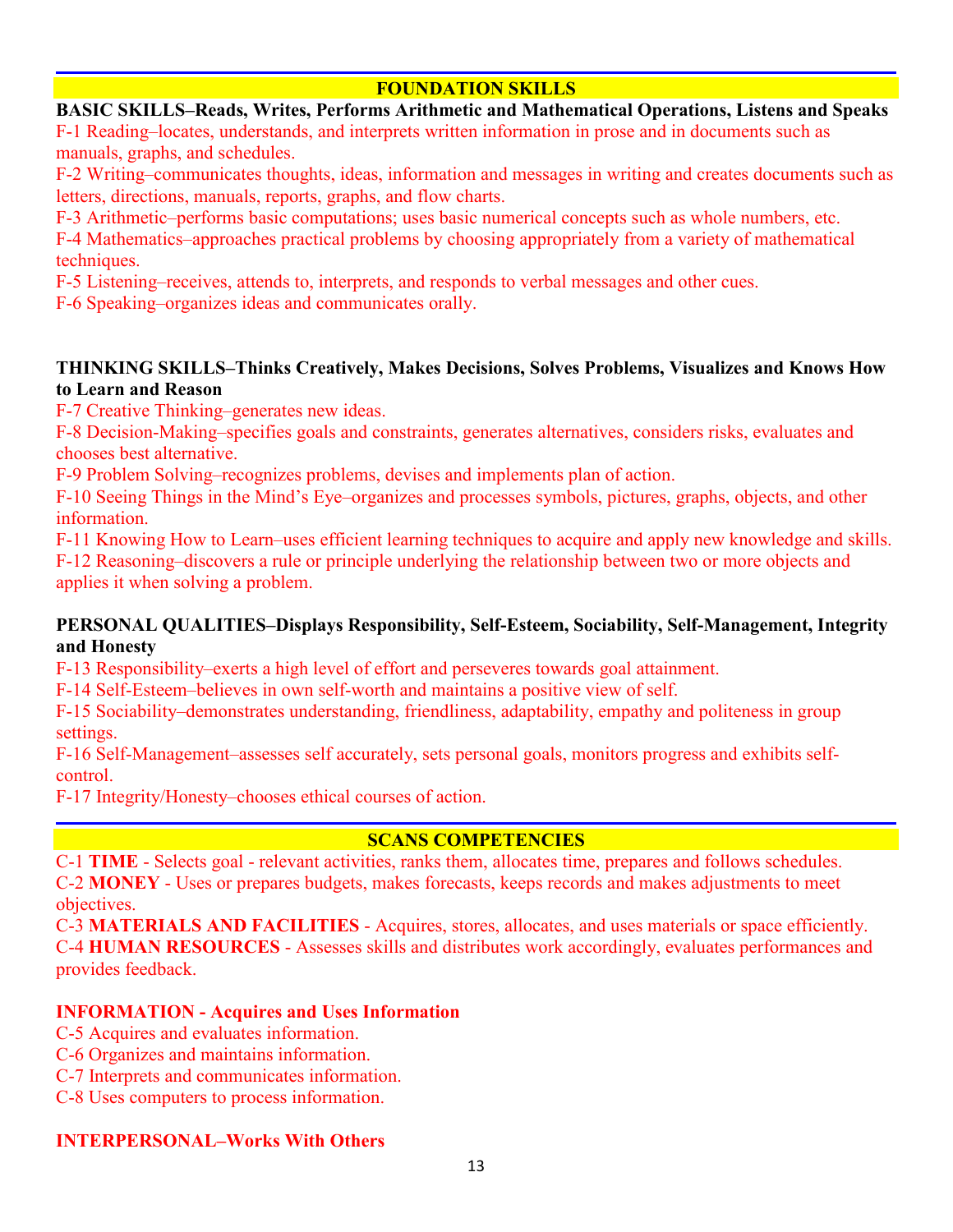- C-9 Participates as a member of a team and contributes to group effort.
- C-10 Teaches others new skills.

C-11 Serves Clients/Customers–works to satisfy customer's expectations.

C-12 Exercises Leadership–communicates ideas to justify position, persuades and convinces others, responsibly challenges existing procedures and policies.

C-13 Negotiates-works toward agreements involving exchanges of resources; resolves divergent interests.

C-14 Works With Diversity–works well with men and women from diverse backgrounds.

### **SYSTEMS–Understands Complex Interrelationships**

C-15 Understands Systems–knows how social, organizational, and technological systems work and operates effectively with them.

C-16 Monitors and Corrects Performance–distinguishes trends, predicts impacts on system operations, diagnoses systems performance and corrects malfunctions.

C-17 Improves or Designs Systems–suggests modifications to existing systems and develops new or alternative systems to improve performance.

### **TECHNOLOGY–Works with a Variety of Technologies**

C-18 Selects Technology–chooses procedures, tools, or equipment, including computers and related technologies.

C-19 Applies Technology to Task–understands overall intent and proper procedures for setup and operation of equipment.

C-20 Maintains and Troubleshoots Equipment–prevents, identifies, or solves problems with equipment, including computers and other technologies.

#### **NURSING BASICS UNIT 3**

### **The Nursing Process and Decision Making**

Following completion of this chapter, the student should be able to:

- 1. Define key terms associated with the nursing process and decision making.
- 2. Discuss ways in which critical thinking is used in nursing.
- 3. List the steps of the nursing process.
- 4. Contrast subjective and objective data.
- 5. Explain how to conduct a nursing interview.
- 6. List techniques used to gather data during a physical assessment.
- 7. Explain how NANDA-1 nursing diagnoses are listed.
- 8. Compare one-part, two-part, and three-part nursing diagnoses.
- 9. Differentiate between long-term and short-term goals.
- 10. Explain how to write correct outcomes statements.
- 11. Compare types of nursing interventions.
- 12. Explain the importance of individualized nursing interventions.
- 13. List initial intervention steps.
- 14. List types of nursing care plans.
- 15. Explain the process for writing a student care plan.
- 16. Discuss the use of concept maps to plan care.

#### **Documentation**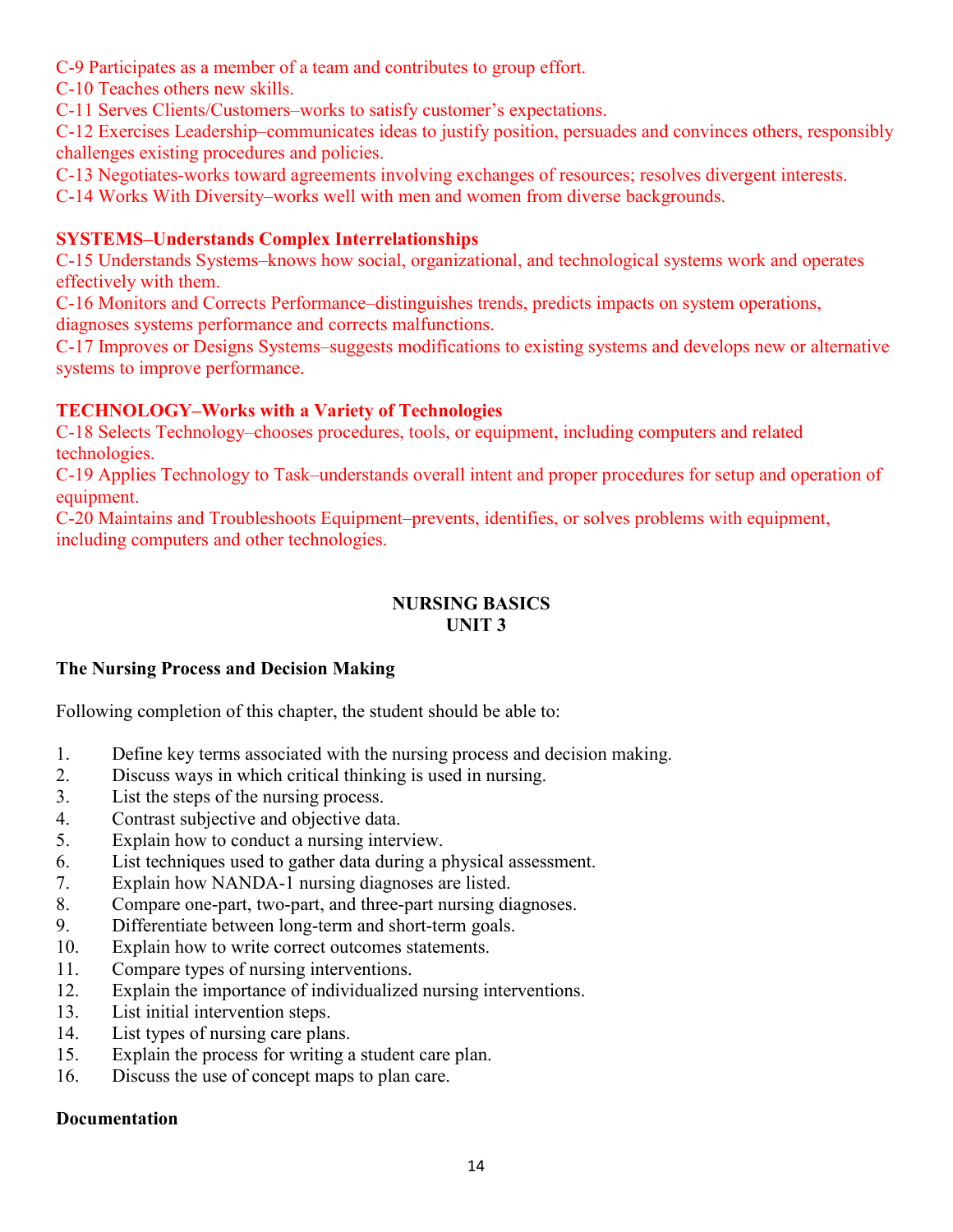Following completion of this chapter, the student should be able to:

- 1. Define key terms associated with documentation.
- 2. Explain four purposes of written documentation.
- 3. Discuss confidentiality of patient records.
- 4. Summarize 12 guidelines for documentation.
- 5. Compare source-oriented and problem-oriented documentation systems.
- 6. List the common sections of a source-oriented documentation system.
- 7. Compare PIE charting and SOAPIER charting formats.
- 8. Contrast charting by exception and focus charting.
- 9. Explain how narrative charting is different from all other formats.
- 10. List the advantages and disadvantages of computerized charting.

# **Loss, Grief, and Dying**

Following completion of this chapter, the student should be able to:

- 1. Define key terms related to loss, death, and grief.
- 2. Explain the differences between curative care, palliative care, and hospice care.
- 3. Describe the function of each of the following documents: durable power of attorney, living will, donot-resuscitate order.
- 4. Explain the traditional five stages of grief.
- 5. List at least five symptoms indicating end-stage disease.
- 6. Describe at least four beneficial effects of dehydration at the end of life.
- 7. Identify comments the patient might make indicating that he/she desires to discuss a terminal condition.

# **Safety**

Following completion of this chapter, the student should be able to:

- 1. Describe six factors that contribute to an unsafe patient environment.
- 2. Identify requirements for use of restraints and release of restraints.
- 3. Explain the acronyms RACE and PASS.
- 4. Determine actions to take when a patient is unresponsive.
- 5. Explain how lack of rest and substance use or abuse can contribute to unsafe patient care.
- 6. Describe ways to protect yourself from radiation hazards.
- 7. Discuss safe handling of chemicals and gases.
- 8. Explain ways to protect yourself from biological hazards.

## **Medical Asepsis and Infection Control**

- 1. Define key terms related to medical asepsis and infection control.
- 2. Illustrate the chain of infection.
- 3. Explain factors that decrease the body's defenses.
- 4. Differentiate between the use of standard precautions and transmission-based precautions.
- 5. Compare medical and surgical asepsis.
- 6. Detail the use of standard precautions.
- 7. Compare the purposes and types of transmission-based precautions.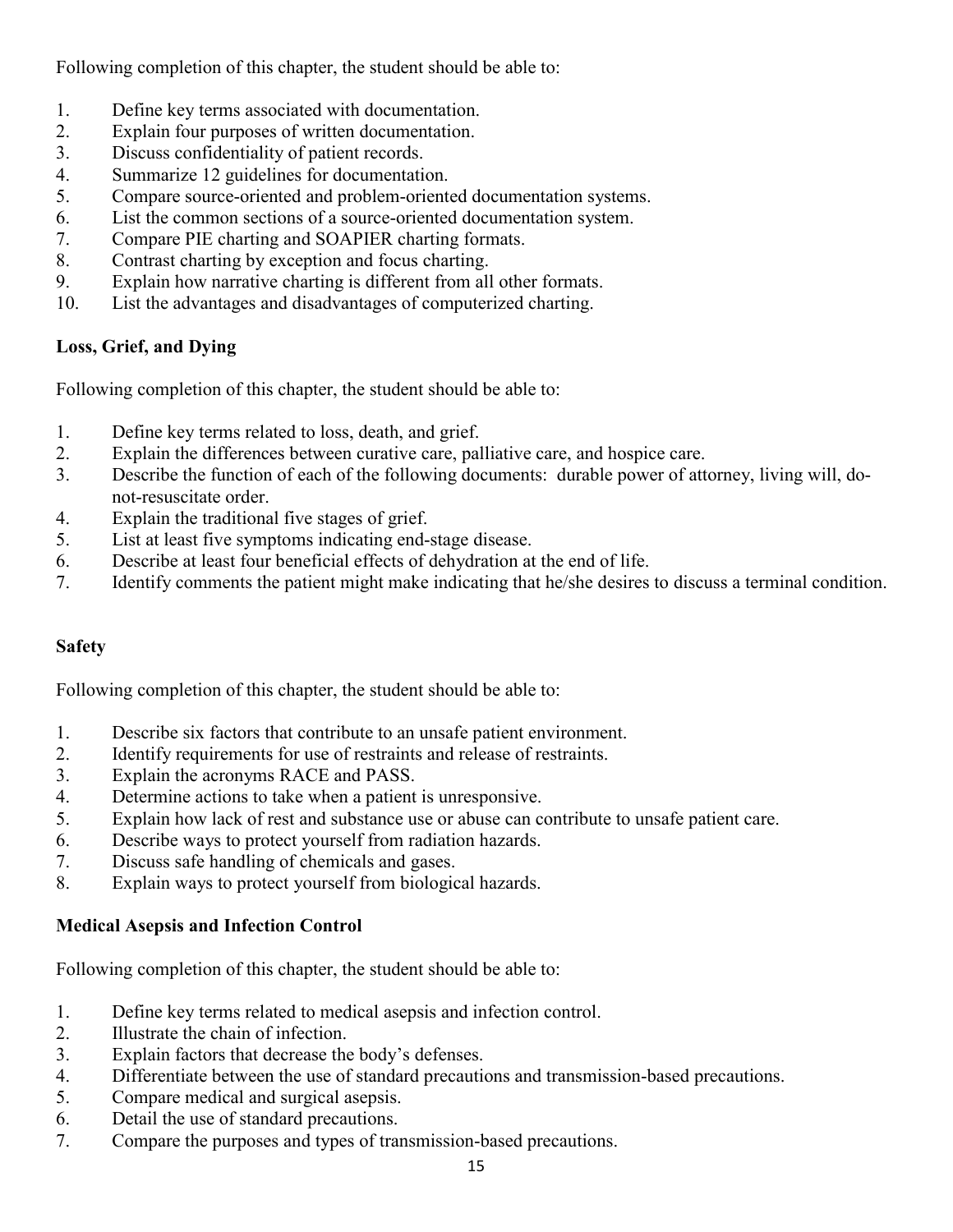8. Explain ways to meet the emotional needs of patients who are isolated due to communicable disease.

### **Personal Care**

Following completion of this chapter, the student should be able to:

- 1. Define key terms associated with personal care.
- 2. Categorize personal care tasks performed at particular times during the day.
- 3. Describe the benefits of bathing patients, both for the patient and for the nurse.
- 4. Explain factors to consider when planning patient care and bathing.
- 5. List three categories of personal care.
- 6. Identify types of baths and their purposes.
- 7. Contrast back massage with applying lotion to the back.
- 8. Discuss key aspects of providing oral care to unconscious and conscious patients.
- 9. Describe assessments to make during oral care, hair care, and nail care.
- 10. Identify ways to minimize noise, odors, and clutter in the patient's environment.
- 11. Differentiate between open, closed, and surgical beds.
- 12. Describe nursing responsibilities when making occupied and unoccupied beds.

### **Moving and Positioning Patients**

Following completion of this chapter, the student should be able to:

- 1. Define key terms associated with moving and positioning patients.
- 2. Describe the effects of immobility on seven body systems.
- 3. List nursing measures to prevent complications of immobility for these body systems.
- 4. Discuss the importance of positioning patients correctly and performing frequent position changes.
- 5. Describe devices available to increase safety and ease of transferring patients.
- 6. List guidelines for performing a manual patient transfer.
- 7. Summarize the importance of assisting a patient to dangle prior to transfer or ambulation.

## **Vital Signs**

- 1. Define key terms associated with assessment of the six vital signs.
- 2. Describe the six vital signs, their significance, and their normal ranges.
- 3. Identify times when vital signs should be assessed.
- 4. Summarize the guidelines for vital sign assessment.
- 5. Outline the four circulatory qualities and how they determine blood pressure.
- 6. Relate at least six factors that affect blood pressure, temperature, pulse, and respiration.
- 7. Contrast the effects of hypertension and hypotension on the body.
- 8. Describe how and where to assess peripheral pulses.
- 9. Distinguish how the body regulates each vital sign.
- 10. Describe how to assess pain.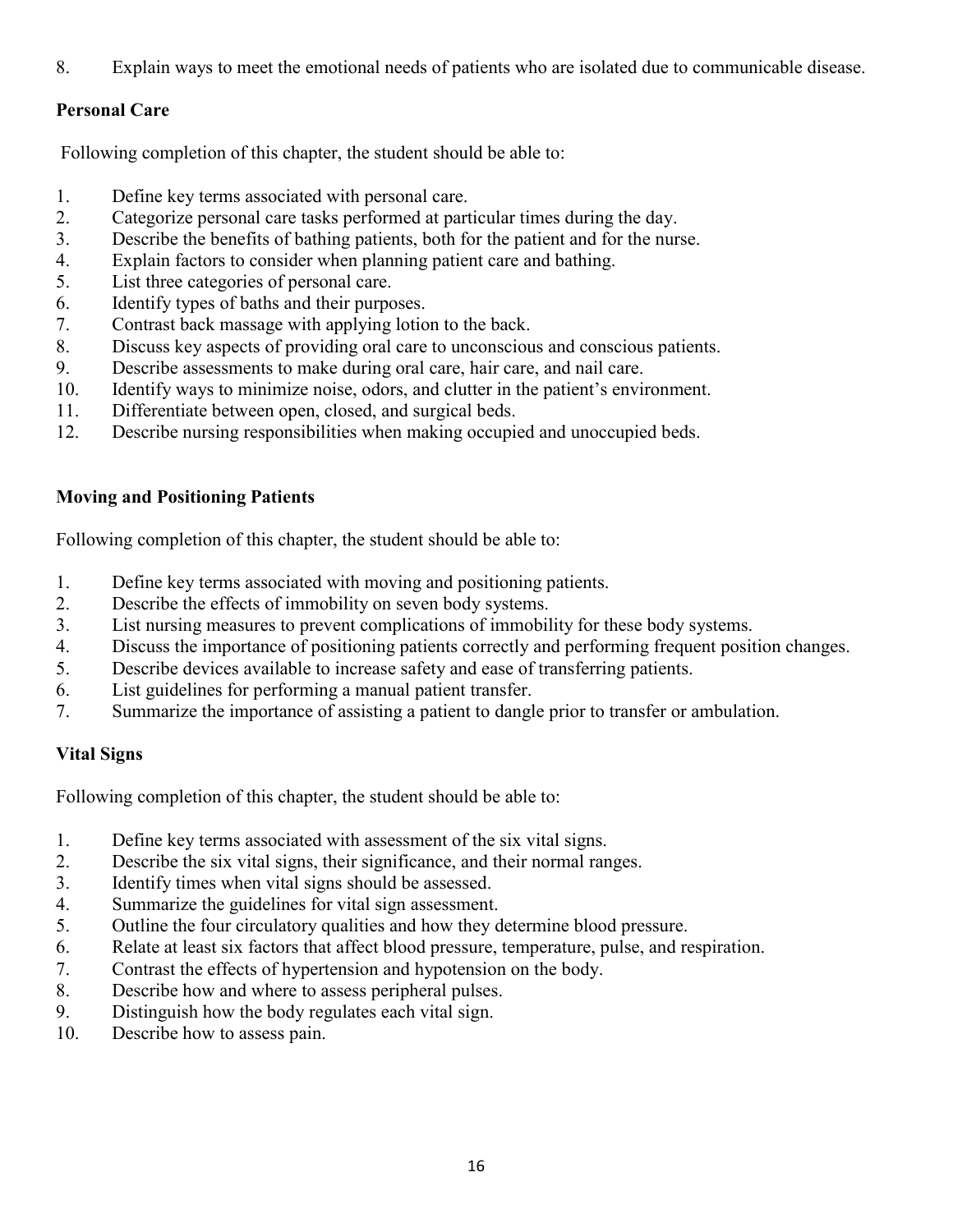# **Applying Heat and Cold**

Following completion of this chapter, the student should be able to:

- 1. Define key terms related to applying heat and cold.
- 2. Contrast the physiological effects of local heat and cold applications.
- 3. Identify at least four uses for heat therapy.
- 4. Explain how application of heat can support healing.
- 5. Detail the nursing assessments to make prior to, during, and after application of heat therapy.
- 6. Describe three uses for cold therapy.
- 7. Compare the methods of heat and cold application.
- 8. Summarize the nursing assessments pertinent to cold applications.
- 9. Teach a patient how to make a simple cold pack using only a washcloth and a zip-type plastic bag.

### **Physical Assessment**

Following completion of this chapter, the student should be able to:

- 1. Define key terms associated with physical assessment.
- 2. Describe three purposes of physical assessment.
- 3. Differentiate between a comprehensive health assessment, a focused assessment, and an initial head-totoe shift assessment.
- 4. Summarize the six techniques used for physical assessment.
- 5. Distinguish the different components to be examined during an initial head-to-toe shift assessment.
- 6. Relate each component of assessment to its associated body system(s).
- 7. Explain the significance of abnormal assessment findings.
- 8. Describe adaptations in assessment techniques that are necessary due to the age of the patient.
- 9. Perform an initial head-to-toe shift assessment.
- 10. Document the results of any initial head-to-toe assessment.

## **Surgical Asepsis**

Following completion of this chapter, the student should be able to:

- 1. Define key terms associated with surgical asepsis.
- 2. Differentiate between medical asepsis and surgical asepsis.
- 3. Explain the necessity of developing a sterile conscience.
- 4. Identify guidelines for using sterile technique while opening sterile supplies, setting up and adding items to the sterile field, opening sterile packs, and working with a sterile field.

## **Diagnostic Tests**

- 1. Correctly use key terms associated with diagnostic tests.
- 2. Explain the nurse's role and responsibilities in relation to diagnostic tests.
- 3. Explain all the components of a complete blood cell count, including a white count differential.
- 4. Relate the normal adult ranges of complete blood cell count components.
- 5. Identify the normal findings of a urinalysis.
- 6. Name at least two tests that evaluate renal function.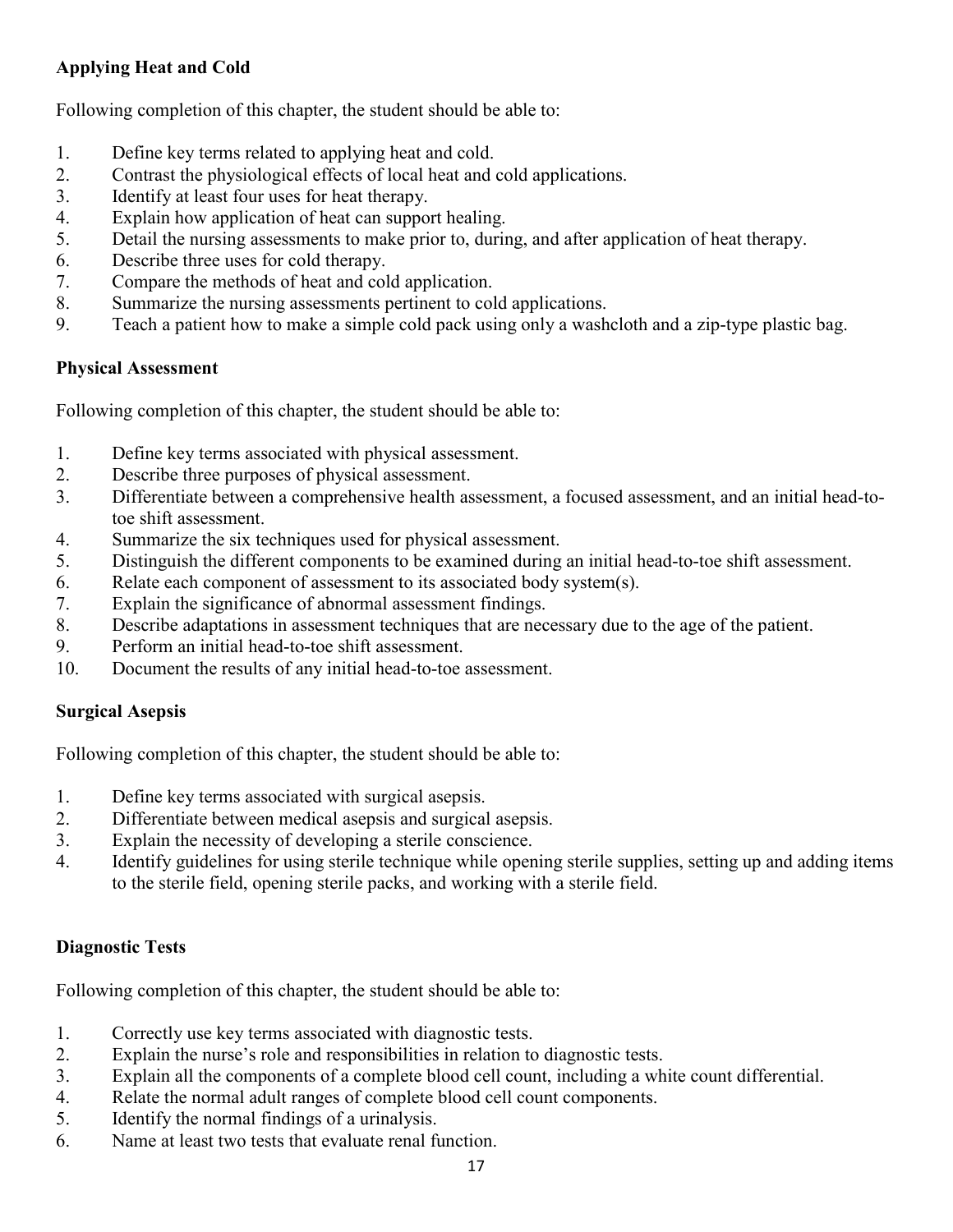- 7. Name three diagnostic tests that would be useful in evaluating liver function.
- 8. Differentiate between esophagogastroduodenoscopy, barium enema, and colonoscopy, and between magnetic resonance imaging and computed tomography, including purposes and preparations for each.
- 9. Explain the purpose of a lumbar puncture and how to position a patient for the procedure.
- 10. Prioritize the post procedure nursing actions to be performed after a femoral arteriogram.
- 11. Relate the purposes of a glucose tolerance test, intravenous pyelogram, and bone marrow aspiration.

### **Wound Care**

Following completion of this chapter, the student should be able to:

- 1. Define key terms related to wound care.
- 2. Contrast contusion, abrasion, puncture, penetrating, and laceration wounds.
- 3. Identify risk factors for pressure ulcers.
- 4. Outline nursing interventions to prevent pressure ulcers.
- 5. Compare first, second, and third intention wound closures.
- 6. Explain how different factors affect wound healing.
- 7. Discuss wound treatments and the nursing responsibilities for each.
- 8. Accurately assess a wound and wound drainage.
- 9. Describe types of dressings and their uses.
- 10. Identify information to document concerning wounds.

### **Musculoskeletal Care**

Following completion of this chapter, the student should be able to:

- 1. Describe common musculoskeletal conditions that result in limited mobility.
- 2. Differentiate between indications for use of x-rays, CT scans, and MRIs to diagnose musculoskeletal conditions.
- 3. List six types of immobilizing devices used for musculoskeletal disorders.
- 4. Describe nursing care of patients with musculoskeletal conditions, including casts, traction, joint replacement, and amputation.
- 5. Discuss guidelines for patients using assistive devices for ambulation.
- 6. Describe the steps necessary to develop a plan of care for a patient with impaired mobility related to a musculoskeletal condition.

#### **Respiratory Care**

- 1. Define key terms associated with respiratory care.
- 2. Explain the mechanics of inhalation and exhalation.
- 3. Explain the changes in physiological regulation of respiration in patients with chronic lung disease.
- 4. Explain nursing interventions to use for patients with impaired oxygenation.
- 5. Discuss safety measures to enforce when the patient is receiving supplemental oxygen.
- 6. Identify types of oxygen sources and delivery devices used for supplemental oxygen.
- 7. List tips for conservation of energy for patients with chronic lung disease.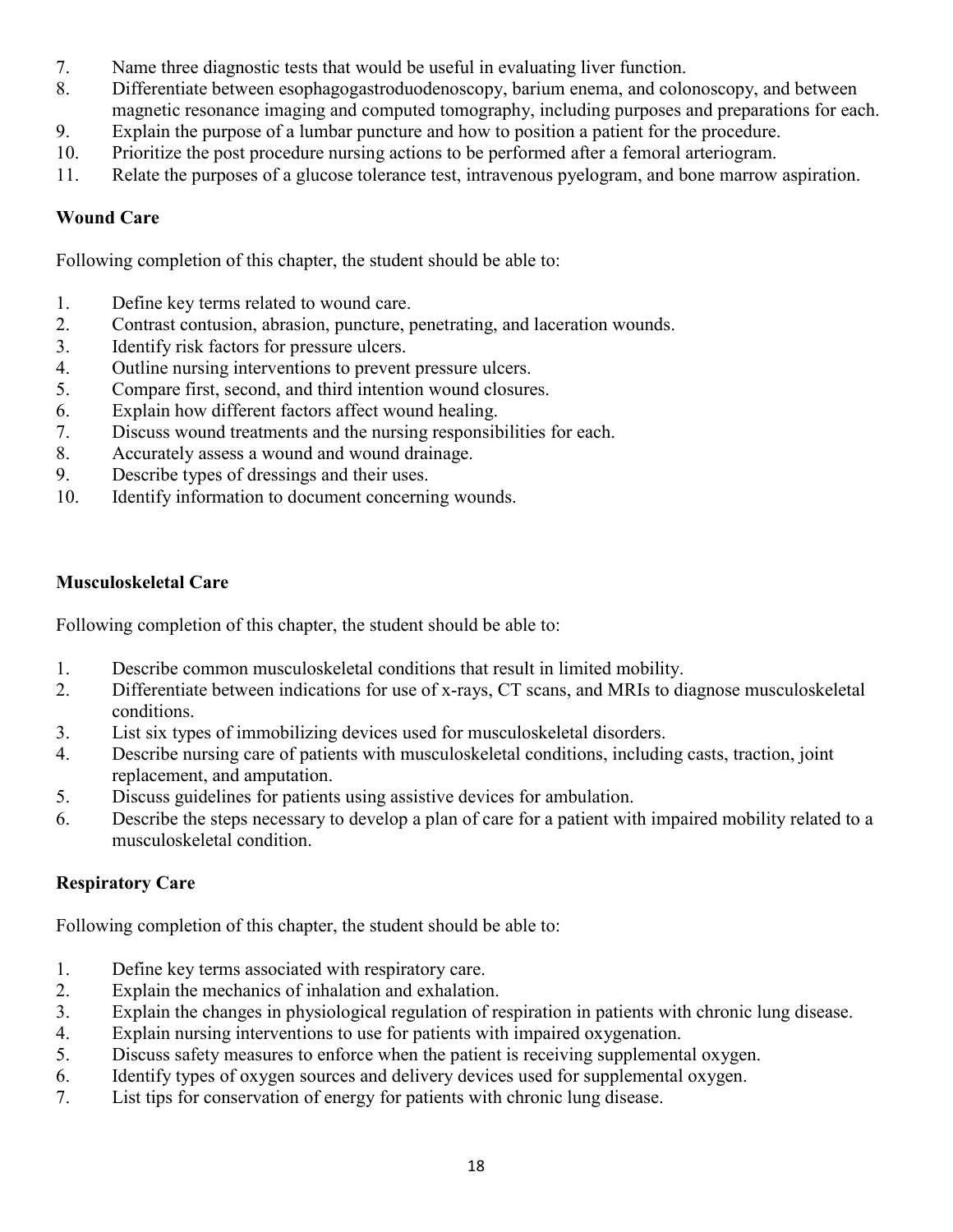### **Bowel Elimination and Care**

Following completion of this chapter, the student should be able to:

- 1. Explain how different factors affect bowel elimination.
- 2. List independent nursing interventions to promote bowel elimination.
- 3. Accurately assess bowel elimination problems.
- 4. Contrast different types of enemas.
- 5. List signs and symptoms of vagal stimulation.
- 6. Prioritize nursing actions to perform when vagal stimulation is suspected.
- 7. Explain how to obtain stool specimens for culture and sensitivity and for ova and parasites, and how to test for occult blood.
- 8. Discuss ostomy care and patient teaching regarding care.

## **Urinary Elimination and Care**

Following completion of this chapter, the student should be able to:

- 1. Define key terms related to urinary elimination.
- 2. Describe normal and abnormal urine output.
- 3. Discuss characteristics of normal urine and the significance of abnormal characteristics.
- 4. Explain the causes and complications of urinary retention.
- 5. List the types of urinary incontinence.
- 6. Describe nursing interventions to help manage incontinence.
- 7. Discuss methods of assessing urine.
- 8. List the steps for collecting a 24-hour urine sample.
- 9. Identify purposes, types, and sizes of urinary catheters.
- 10. Discuss the care of patients with an indwelling urinary catheter.

### **Care of the Surgical Patient**

Following completion of this chapter, the student should be able to:

- 1. Define key terms related to care of the surgical patient.
- 2. Differentiate between types of surgery by purpose, degree of urgency, and degree of risk.
- 3. Identify factors that increase the risks of surgery and anesthesia.
- 4. Describe the process of informed consent.
- 5. Explain the purpose of various preoperative laboratory tests.
- 6. Specify the important components of preoperative patient teaching.
- 7. Explain the various purposes of preoperative medications.
- 8. Explain the purpose for and the various data included on a preoperative checklist.
- 9. Compare the various roles and responsibilities of operative personnel.
- 10. Explain nursing procedures that may take place in the operating room and their rationales.
- 11. Prioritize nursing care during immediate postoperative and post anesthesia care.
- 12. Describe the admission process of a postsurgical patient on the hospital unit.
- 13. Accurately describe the assessment of the postsurgical patient on the hospital unit.
- 14. Identify potential postsurgical complications, with emphasis on prevention and intervention.

## **Researching and Preparing Medications**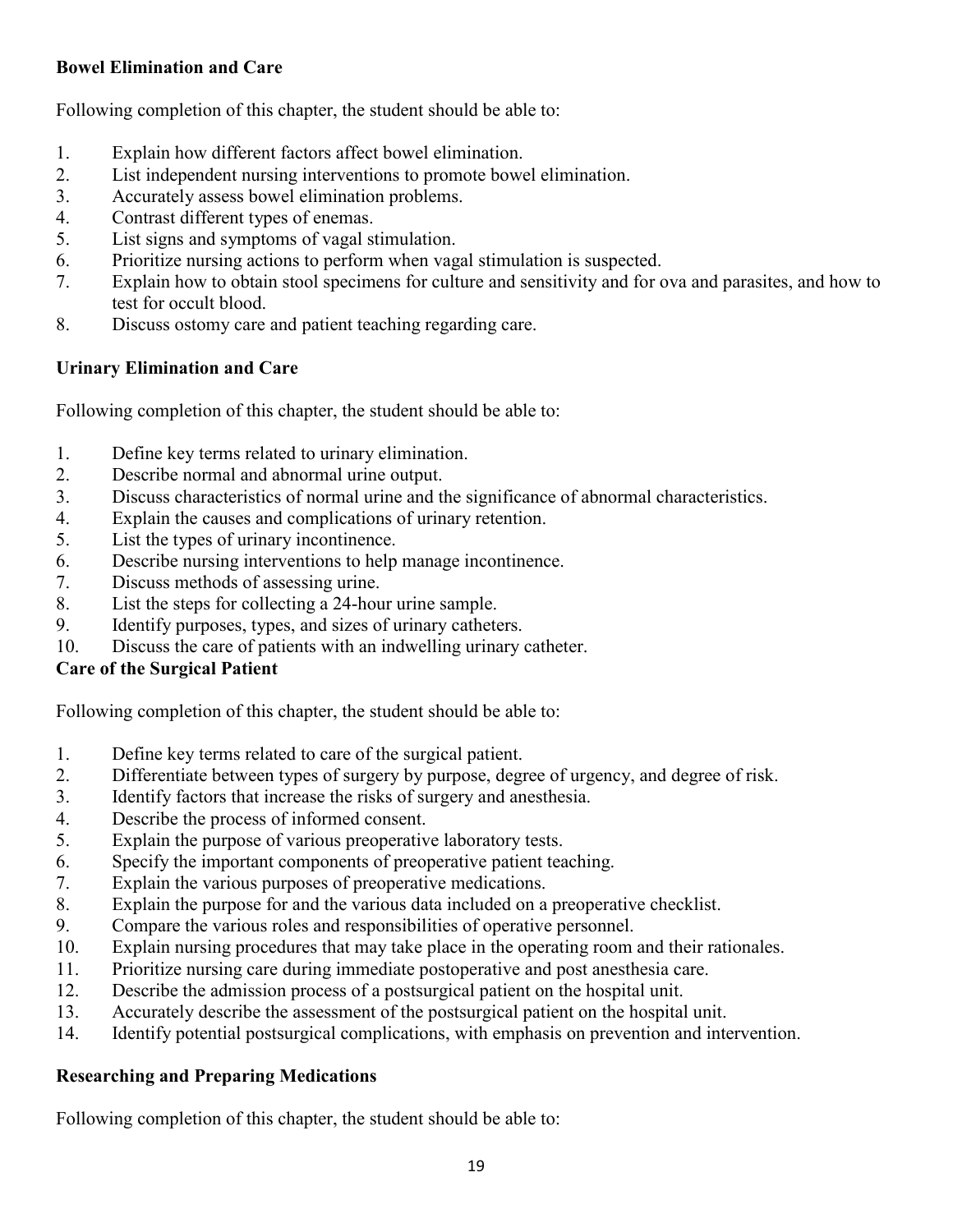- 1. Define key terms associated with researching and preparing medications.
- 2. Differentiate between the chemical, generic, and brand name of medications.
- 3. Explain when generic prescriptions might be used.
- 4. Discuss two general categories of medications.
- 5. Summarize the routes of medication administration.
- 6. Describe the schedule for controlled drugs, with an example of a drug in each schedule.
- 7. Contrast desired effects, side effects, and adverse effects of medications.
- 8. Describe allergic reactions, including anaphylaxis.
- 9. Identify resources to use when researching medications.
- 10. Discuss types of medication interactions that may occur.
- 11. Identify common classifications of medications and safety assessments to make prior to administering them.
- 12. Explain information and abbreviations found in prescriber's orders.
- 13. Calculate drug dosages using a formula.
- 14. Explain how to obtain medications for administration.
- 15. Determine the six rights, patient rights, and safety checks to perform to prevent medication errors.
- 16. Describe guidelines to use when preparing medications.
- 17. Discuss how to handle medication errors.

# **Administering Oral, Topical, and Mucosal Medications**

Following completion of this chapter, the student should be able to:

- 1. Define key terms associated with oral, topical, and mucosal medications.
- 2. Differentiate between the use of oral, sublingual, and buccal routes of administration.
- 3. Describe the variety of oral form of drugs.
- 4. Explain how to prepare liquid medications.
- 5. Describe special considerations for administration of narcotic medications.
- 6. Describe special precautions needed when administering medications to patients on tube feedings.
- 7. Discuss principles to use when administering medicines through an enteral tube.
- 8. Explain the differences in administering medications to children, adults, and older adults.
- 9. Discuss guidelines for administering medications via the topical and transdermal routes.
- 10. Describe guidelines to follow when administering eye, ear, and nasal medications.
- 11. Discuss vaginal medications and how they are administered.
- 12. Identify purposes of rectal medications and contraindications for this route.
- 13. Differentiate between the use of a metered-dose inhaler and a dry-powder inhaler.
- 14. Identify nursing responsibilities when administering oral, topical, and mucosal medications.
- 15. Explain how to document medication administration on paper and in electronic MARs.
- 16. Discuss ways to prevent errors in medication administration and documentation.
- 17. Explain what to do if a medication error occurs.

## **Administering Intradermal, Subcutaneous, and Intramuscular Injections**

- 1. Define key terms associated with intradermal, subcutaneous, and intramuscular injections.
- 2. Explain the significance of first-pass metabolism.
- 3. Describe the different types of syringes, including volume capacity and the units of measurement marked on each type.
- 4. Identify the different parts of a syringe and needle.
- 5. Describe the appropriate sites used for intradermal and subcutaneous injections.
- 6. Identify the anatomical landmarks and muscles used for intramuscular injections in adults and children.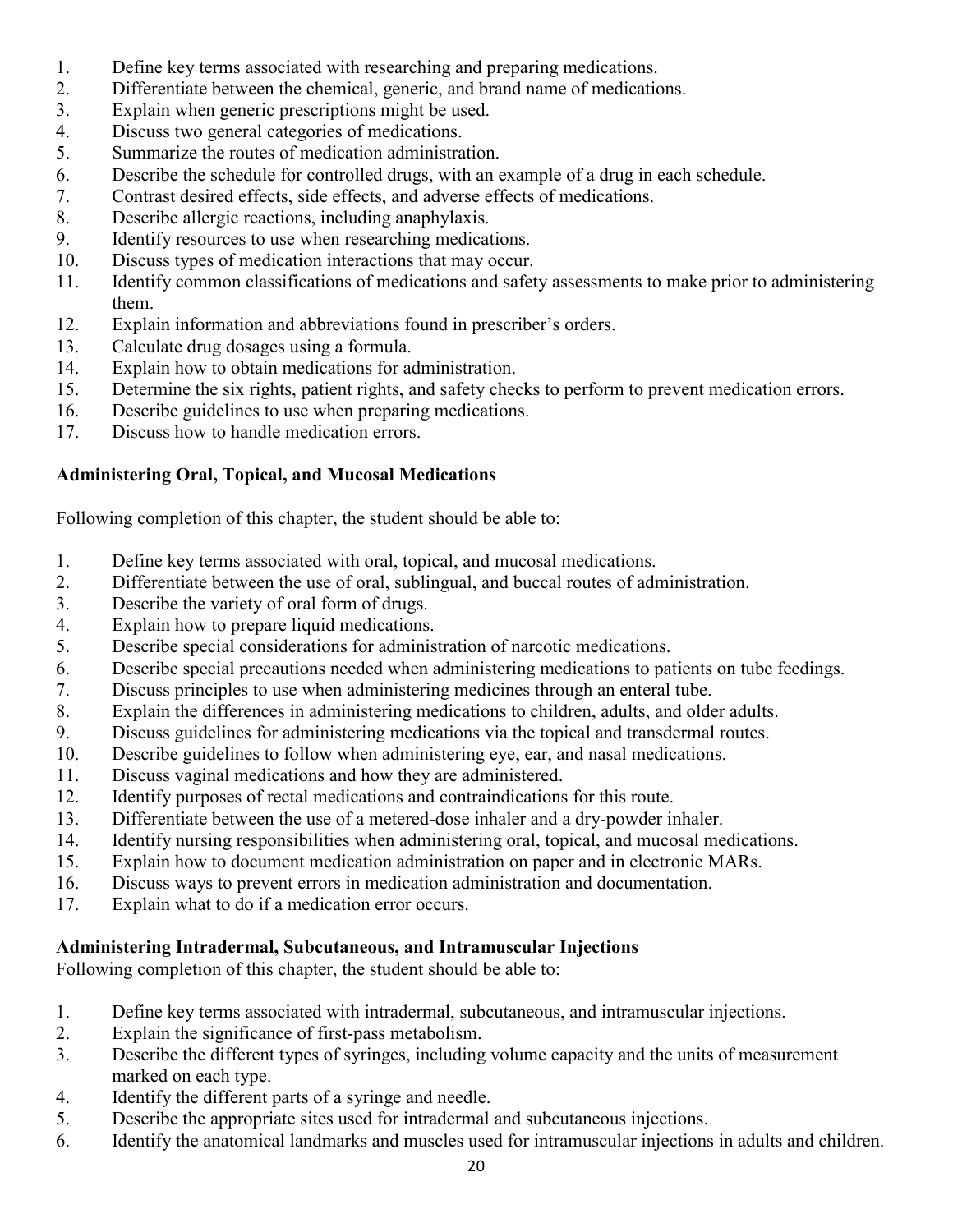- 7. Describe the volumes of medications that may be administered via the intradermal, subcutaneous, and intramuscular routes of injection.
- 8. Select appropriate needle gauge and length for the different routes of administration in the various injection sites.
- 9. Describe proper injection technique for intradermal, subcutaneous, and intramuscular injections, including Z-track.
- 10. Specify parts of the syringe and needle that must be kept sterile during preparation and administration of an injection.
- 11. Identify appropriate safety measures related to administration of injections.
- 12. Relate possible complications associated with different types of injections.
- 13. Explain the importance of compatibility of medications.
- 14. Identify appropriate steps to employ as you draw up and combine two types of insulin in a syringe, and administer via the subcutaneous route.
- 15. Correctly draw up medications from a vial and from an ampule.
- 16. Discuss diluents and any restrictions for use related to various age groups.
- 17. Identify medication classifications that require verification by more than one nurse prior to administration.
- 18. Discuss how the administration of insulin/heparin varies from other subcutaneous injection techniques.